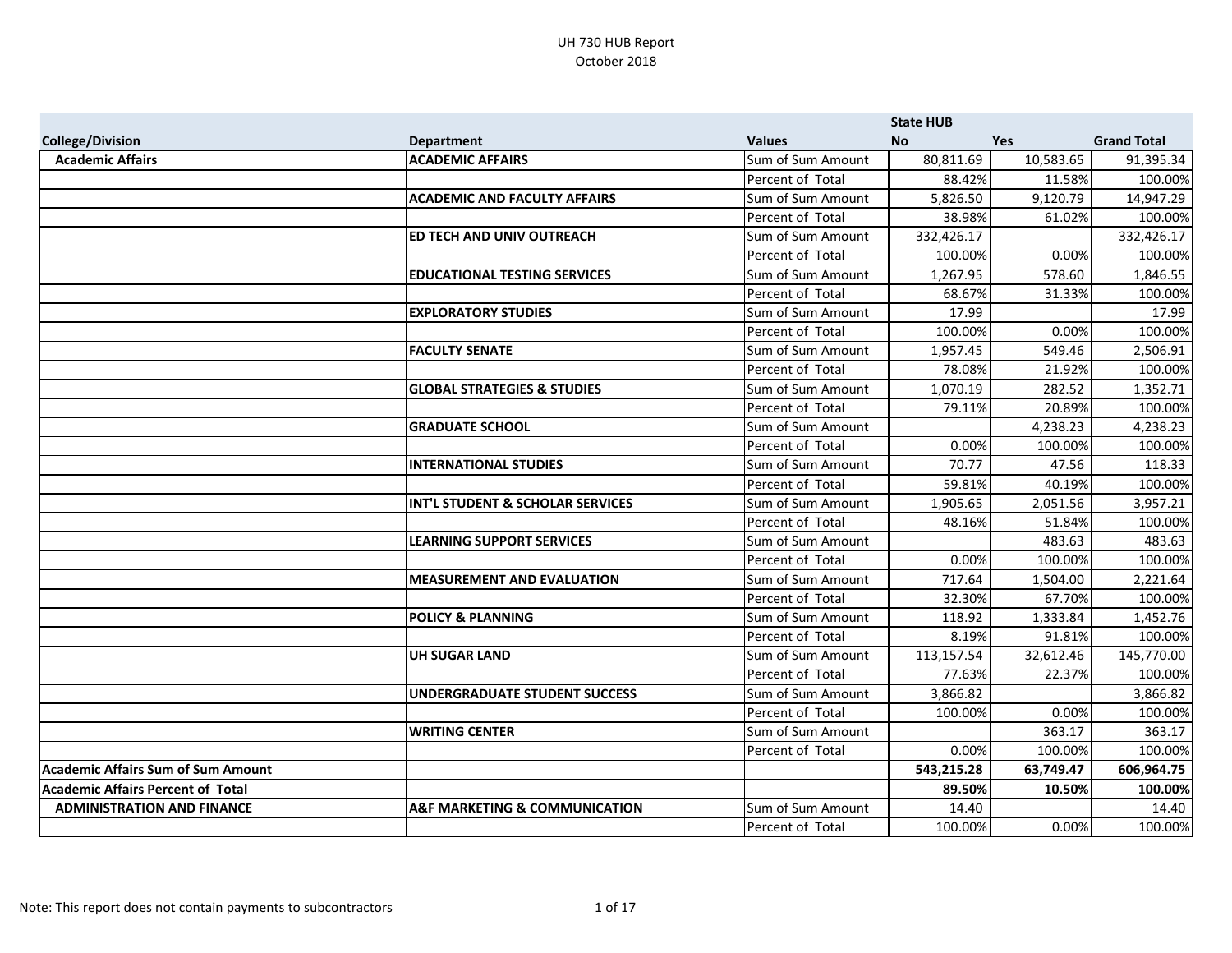|                                   |                                                 |                   | <b>State HUB</b> |            |                    |
|-----------------------------------|-------------------------------------------------|-------------------|------------------|------------|--------------------|
| <b>College/Division</b>           | <b>Department</b>                               | <b>Values</b>     | <b>No</b>        | <b>Yes</b> | <b>Grand Total</b> |
| <b>ADMINISTRATION AND FINANCE</b> | <b>ADMINISTRATION &amp; FINANCE</b>             | Sum of Sum Amount | 26,432.23        | 1,163.78   | 27,596.01          |
|                                   |                                                 | Percent of Total  | 95.78%           | 4.22%      | 100.00%            |
|                                   | <b>AUXILIARY SERVICES OPERATIONS</b>            | Sum of Sum Amount | 2,094.05         | 4,843.52   | 6,937.57           |
|                                   |                                                 | Percent of Total  | 30.18%           | 69.82%     | 100.00%            |
|                                   | <b>BUDGET</b>                                   | Sum of Sum Amount | 939.40           | 10,630.50  | 11,569.90          |
|                                   |                                                 | Percent of Total  | 8.12%            | 91.88%     | 100.00%            |
|                                   | <b>BUSINESS SERVICES</b>                        | Sum of Sum Amount | 425.60           | 845.41     | 1,271.01           |
|                                   |                                                 | Percent of Total  | 33.49%           | 66.51%     | 100.00%            |
|                                   | <b>BUSINESS SERVICES III</b>                    | Sum of Sum Amount | 1,291.02         | 264.35     | 1,555.37           |
|                                   |                                                 | Percent of Total  | 83.00%           | 17.00%     | 100.00%            |
|                                   | <b>BUSINESS SERVICES SITE II</b>                | Sum of Sum Amount | 115.47           |            | 115.47             |
|                                   |                                                 | Percent of Total  | 100.00%          | 0.00%      | 100.00%            |
|                                   | <b>CENTRAL FACILITY SERVICES</b>                | Sum of Sum Amount | 998.83           | 3,966.52   | 4,965.35           |
|                                   |                                                 | Percent of Total  | 20.12%           | 79.88%     | 100.00%            |
|                                   | <b>CONTROLLER PH</b>                            | Sum of Sum Amount | 34,929.43        |            | 34,929.43          |
|                                   |                                                 | Percent of Total  | 100.00%          | 0.00%      | 100.00%            |
|                                   | <b>COUGAR CARD</b>                              | Sum of Sum Amount | 4,073.77         | 4,286.17   | 8,359.94           |
|                                   |                                                 | Percent of Total  | 48.73%           | 51.27%     | 100.00%            |
|                                   | <b>CULLEN PERFORMANCE HALL</b>                  | Sum of Sum Amount | 22,804.37        | 1,705.58   | 24,509.95          |
|                                   |                                                 | Percent of Total  | 93.04%           | 6.96%      | 100.00%            |
|                                   | <b>DEPT OF PUBLIC SAFETY ADMINIST</b>           | Sum of Sum Amount |                  | 333.55     | 333.55             |
|                                   |                                                 | Percent of Total  | 0.00%            | 100.00%    | 100.00%            |
|                                   | <b>ENTERPRISE SYSTEMS</b>                       | Sum of Sum Amount | 201,688.29       | 126,498.92 | 328,187.21         |
|                                   |                                                 | Percent of Total  | 61.46%           | 38.54%     | 100.00%            |
|                                   | <b>ENV HEALTH &amp; LIFE SAFETY</b>             | Sum of Sum Amount | 2,998.07         | 213.95     | 3,212.02           |
|                                   |                                                 | Percent of Total  | 93.34%           | 6.66%      | 100.00%            |
|                                   | <b>FACILITIES MANAGEMENT</b>                    | Sum of Sum Amount | 5,533.41         | 6,631.77   | 12,165.18          |
|                                   |                                                 | Percent of Total  | 45.49%           | 54.51%     | 100.00%            |
|                                   | <b>FACILITIES OPERATION &amp; MAINT</b>         | Sum of Sum Amount | 30,791.77        |            | 30,791.77          |
|                                   |                                                 | Percent of Total  | 100.00%          | 0.00%      | 100.00%            |
|                                   | <b>FACILITIES PLANNING &amp; CONSTRUCTION</b>   | Sum of Sum Amount | 4,615,990.39     | 282,665.45 | 4,898,655.84       |
|                                   |                                                 | Percent of Total  | 94.23%           | 5.77%      | 100.00%            |
|                                   | <b>FINANCE-A&amp;F</b>                          | Sum of Sum Amount | 28,543.28        | (122.68)   | 28,420.60          |
|                                   |                                                 | Percent of Total  | 100.43%          | $-0.43%$   | 100.00%            |
|                                   | <b>HIGH PERFORMANCE &amp; COMPUTING NETWORK</b> | Sum of Sum Amount | 1,652.21         |            | 1,652.21           |
|                                   |                                                 | Percent of Total  | 100.00%          | 0.00%      | 100.00%            |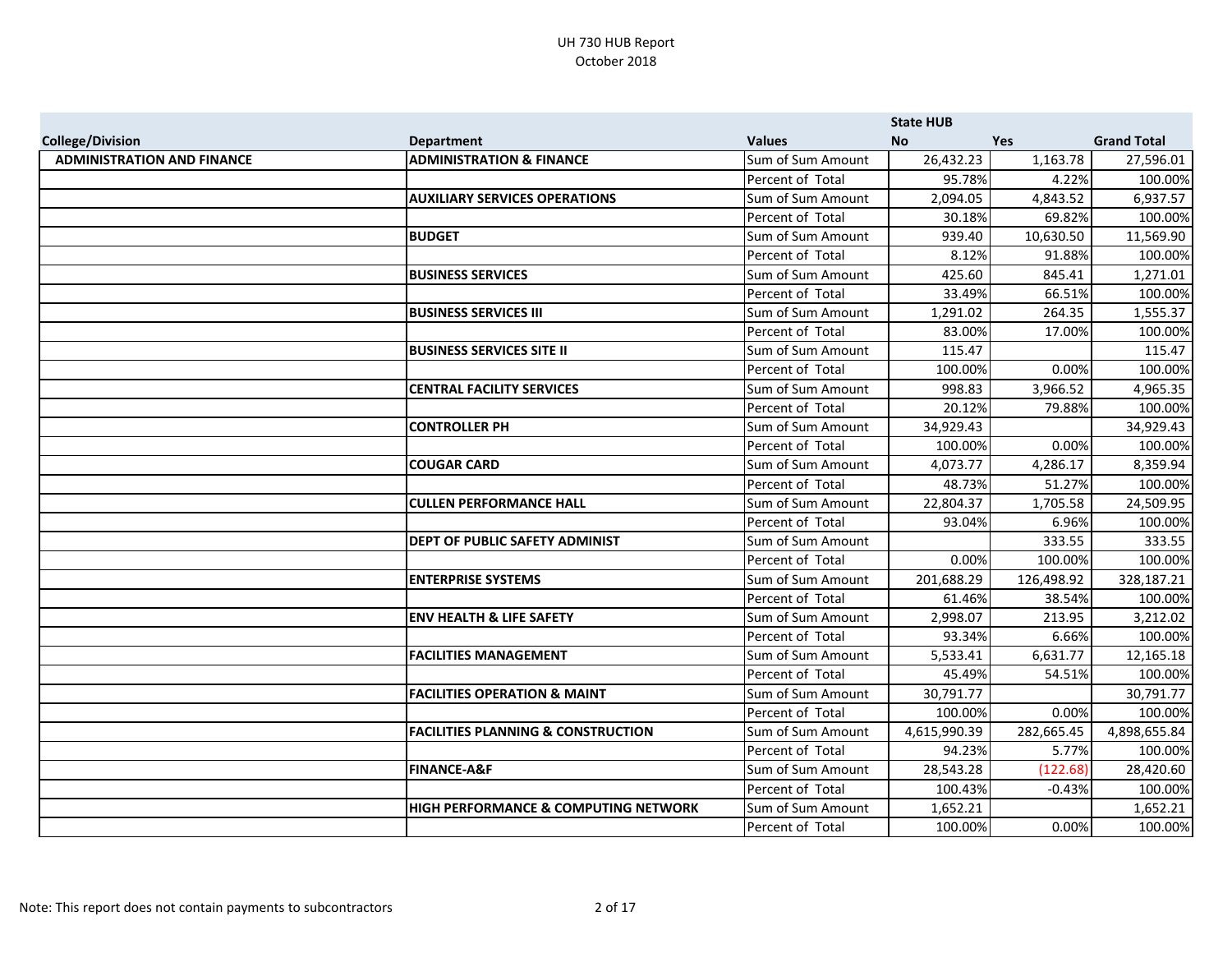|                                   |                                     |                   | <b>State HUB</b> |            |                    |
|-----------------------------------|-------------------------------------|-------------------|------------------|------------|--------------------|
| <b>College/Division</b>           | <b>Department</b>                   | <b>Values</b>     | <b>No</b>        | <b>Yes</b> | <b>Grand Total</b> |
| <b>ADMINISTRATION AND FINANCE</b> | <b>HUB PROGRAMS</b>                 | Sum of Sum Amount | 780.97           | 60,000.00  | 60,780.97          |
|                                   |                                     | Percent of Total  | 1.28%            | 98.72%     | 100.00%            |
|                                   | <b>HUMAN RESOURCES</b>              | Sum of Sum Amount | 43,883.88        | 167.97     | 44,051.85          |
|                                   |                                     | Percent of Total  | 99.62%           | 0.38%      | 100.00%            |
|                                   | <b>INST - BUDGET</b>                | Sum of Sum Amount | 1,521.96         |            | 1,521.96           |
|                                   |                                     | Percent of Total  | 100.00%          | 0.00%      | 100.00%            |
|                                   | <b>INST - BUSINESS SERVICES</b>     | Sum of Sum Amount | 14,137.27        |            | 14,137.27          |
|                                   |                                     | Percent of Total  | 100.00%          | 0.00%      | 100.00%            |
|                                   | <b>INST - HUMAN RESOURCES</b>       | Sum of Sum Amount | 4,680.00         |            | 4,680.00           |
|                                   |                                     | Percent of Total  | 100.00%          | 0.00%      | 100.00%            |
|                                   | <b>KUHF RADIO</b>                   | Sum of Sum Amount | 64,668.98        | 11,193.26  | 75,862.24          |
|                                   |                                     | Percent of Total  | 85.25%           | 14.75%     | 100.00%            |
|                                   | <b>MINOR AND PLANNED PROJECTS</b>   | Sum of Sum Amount | 358,568.59       |            | 358,568.59         |
|                                   |                                     | Percent of Total  | 100.00%          | 0.00%      | 100.00%            |
|                                   | <b>MINOR IN-HOUSE CONSTRUCTION</b>  | Sum of Sum Amount | 15,418.38        | 13,625.00  | 29,043.38          |
|                                   |                                     | Percent of Total  | 53.09%           | 46.91%     | 100.00%            |
|                                   | OFFICE EQUAL OPPORTUNITY SRVS       | Sum of Sum Amount | 891.38           | 9,748.72   | 10,640.10          |
|                                   |                                     | Percent of Total  | 8.38%            | 91.62%     | 100.00%            |
|                                   | <b>OFFICE OF SUSTAINABILITY</b>     | Sum of Sum Amount | 233.27           | 44.99      | 278.26             |
|                                   |                                     | Percent of Total  | 83.83%           | 16.17%     | 100.00%            |
|                                   | PARKING & TRANSPORTATION OPERATIONS | Sum of Sum Amount | 178,083.33       | 5,412.38   | 183,495.71         |
|                                   |                                     | Percent of Total  | 97.05%           | 2.95%      | 100.00%            |
|                                   | PHY PLANT-AUTOMOTIVE                | Sum of Sum Amount | 15,995.09        | 7,073.66   | 23,068.75          |
|                                   |                                     | Percent of Total  | 69.34%           | 30.66%     | 100.00%            |
|                                   | PHY PLANT-GROUNDS MAINT             | Sum of Sum Amount | 71,650.60        |            | 71,650.60          |
|                                   |                                     | Percent of Total  | 100.00%          | 0.00%      | 100.00%            |
|                                   | PHY PLANT-SOLID WASTE               | Sum of Sum Amount | 1,615.85         |            | 1,615.85           |
|                                   |                                     | Percent of Total  | 100.00%          | 0.00%      | 100.00%            |
|                                   | <b>PHYSICAL PLANT</b>               | Sum of Sum Amount | 117,988.31       | 179,827.39 | 297,815.70         |
|                                   |                                     | Percent of Total  | 39.62%           | 60.38%     | 100.00%            |
|                                   | <b>PLANNING</b>                     | Sum of Sum Amount |                  | 854.40     | 854.40             |
|                                   |                                     | Percent of Total  | 0.00%            | 100.00%    | 100.00%            |
|                                   | <b>POLICE</b>                       | Sum of Sum Amount | 92,813.59        | 2,579.34   | 95,392.93          |
|                                   |                                     | Percent of Total  | 97.30%           | 2.70%      | 100.00%            |
|                                   | <b>POSTAL SERVICES OPERATIONS</b>   | Sum of Sum Amount | 14,222.00        |            | 14,222.00          |
|                                   |                                     | Percent of Total  | 100.00%          | 0.00%      | 100.00%            |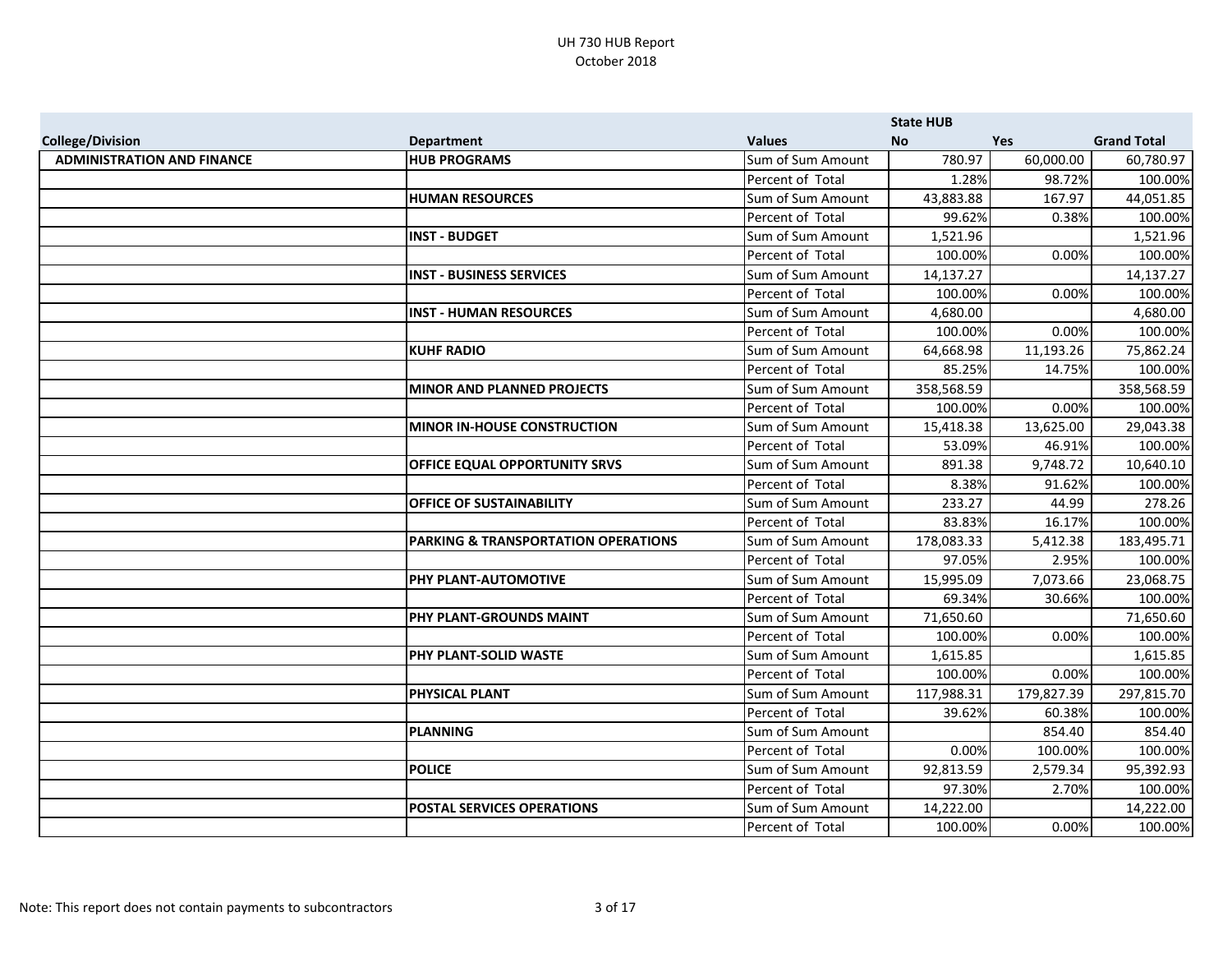|                                                     |                                          |                   | <b>State HUB</b> |            |                    |
|-----------------------------------------------------|------------------------------------------|-------------------|------------------|------------|--------------------|
| <b>College/Division</b>                             | <b>Department</b>                        | <b>Values</b>     | <b>No</b>        | <b>Yes</b> | <b>Grand Total</b> |
| <b>ADMINISTRATION AND FINANCE</b>                   | <b>PRINTING OPERATIONS</b>               | Sum of Sum Amount | 37,079.53        | 1,724.96   | 38,804.49          |
|                                                     |                                          | Percent of Total  | 95.55%           | 4.45%      | 100.00%            |
|                                                     | <b>PUBLIC ART</b>                        | Sum of Sum Amount | 59,345.00        | 861.49     | 60,206.49          |
|                                                     |                                          | Percent of Total  | 98.57%           | 1.43%      | 100.00%            |
|                                                     | <b>PUBLIC SAFETY SYSTEMS</b>             | Sum of Sum Amount | 447.43           |            | 447.43             |
|                                                     |                                          | Percent of Total  | 100.00%          | 0.00%      | 100.00%            |
|                                                     | <b>SERVICE LEVEL AGREEMENT</b>           | Sum of Sum Amount | 22,292.22        | 2,876.44   | 25,168.66          |
|                                                     |                                          | Percent of Total  | 88.57%           | 11.43%     | 100.00%            |
|                                                     | <b>STUDENT BUSINESS SERVICES</b>         | Sum of Sum Amount | 12,453.25        | 1,621.80   | 14,075.05          |
|                                                     |                                          | Percent of Total  | 88.48%           | 11.52%     | 100.00%            |
|                                                     | <b>TECHNOLOGY SERVICES &amp; SUPPORT</b> | Sum of Sum Amount | 533,004.79       | 100,311.33 | 633,316.12         |
|                                                     |                                          | Percent of Total  | 84.16%           | 15.84%     | 100.00%            |
|                                                     | TV PUBLIC BROADCASTING                   | Sum of Sum Amount | 115,923.74       | 2,256.75   | 118,180.49         |
|                                                     |                                          | Percent of Total  | 98.09%           | 1.91%      | 100.00%            |
|                                                     | UH SPORTS & ENTERTAINMENT SVC            | Sum of Sum Amount | 6,093.18         |            | 6,093.18           |
|                                                     |                                          | Percent of Total  | 100.00%          | 0.00%      | 100.00%            |
|                                                     | UIT EXTERNALLY FUNDED PROJECTS           | Sum of Sum Amount | 850.00           | 2,974.40   | 3,824.40           |
|                                                     |                                          | Percent of Total  | 22.23%           | 77.77%     | 100.00%            |
|                                                     | <b>UIT SECURITY</b>                      | Sum of Sum Amount | 28,169.31        |            | 28,169.31          |
|                                                     |                                          | Percent of Total  | 100.00%          | 0.00%      | 100.00%            |
|                                                     | UNIV PROPERTY SERVICES OPERATIONS        | Sum of Sum Amount | 202,364.00       | 3,604.50   | 205,968.50         |
|                                                     |                                          | Percent of Total  | 98.25%           | 1.75%      | 100.00%            |
|                                                     | UNIVERSITY INFORMATION TECHNOLOGY        | Sum of Sum Amount | 16,573.48        | 3,676.42   | 20,249.90          |
|                                                     |                                          | Percent of Total  | 81.84%           | 18.16%     | 100.00%            |
| <b>ADMINISTRATION AND FINANCE Sum of Sum Amount</b> |                                          |                   | 7,013,065.37     | 854,361.99 | 7,867,427.36       |
| <b>ADMINISTRATION AND FINANCE Percent of Total</b>  |                                          |                   | 89.14%           | 10.86%     | 100.00%            |
| <b>ARCHITECTURE</b>                                 | <b>ARCHITECTURE</b>                      | Sum of Sum Amount | 1,834.00         |            | 1,834.00           |
|                                                     |                                          | Percent of Total  | 100.00%          | 0.00%      | 100.00%            |
|                                                     | <b>DEAN, ARCHITECTURE</b>                | Sum of Sum Amount | 25,267.73        | 11,339.67  | 36,607.40          |
|                                                     |                                          | Percent of Total  | 69.02%           | 30.98%     | 100.00%            |
| <b>ARCHITECTURE Sum of Sum Amount</b>               |                                          |                   | 27,101.73        | 11,339.67  | 38,441.40          |
| <b>ARCHITECTURE Percent of Total</b>                |                                          |                   | 70.50%           | 29.50%     | 100.00%            |
| <b>BUSINESS ADMINISTRATION</b>                      | <b>ACCOUNTANCY AND TAXATION</b>          | Sum of Sum Amount | 6,720.24         | 2,616.85   | 9,337.09           |
|                                                     |                                          | Percent of Total  | 71.97%           | 28.03%     | 100.00%            |
|                                                     | <b>ACCOUNTING CERTIFICATE PROGRAM</b>    | Sum of Sum Amount | 5,580.00         | 124.51     | 5,704.51           |
|                                                     |                                          | Percent of Total  | 97.82%           | 2.18%      | 100.00%            |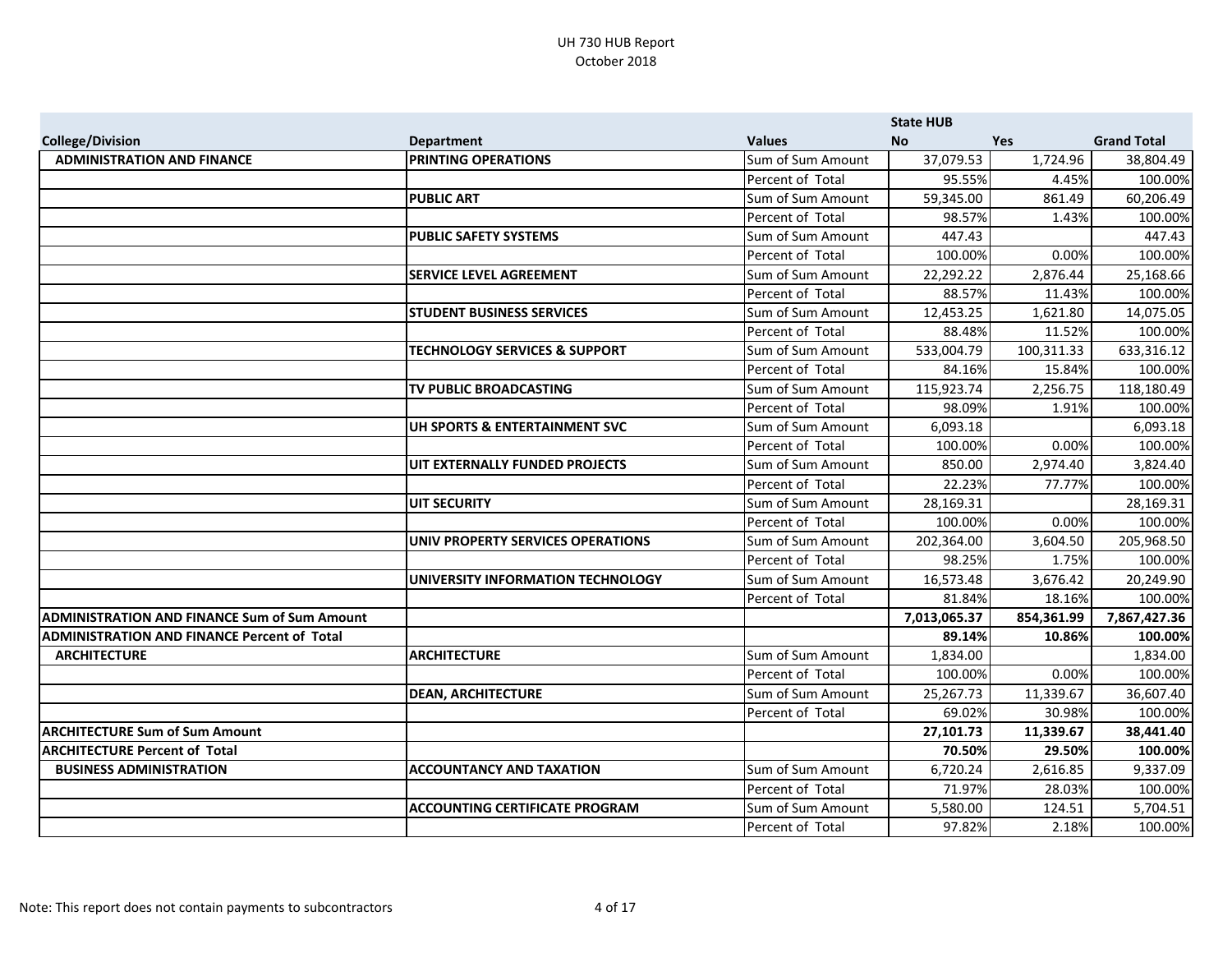|                                                  |                                             |                   | <b>State HUB</b> |            |                    |
|--------------------------------------------------|---------------------------------------------|-------------------|------------------|------------|--------------------|
| <b>College/Division</b>                          | <b>Department</b>                           | <b>Values</b>     | <b>No</b>        | <b>Yes</b> | <b>Grand Total</b> |
| <b>BUSINESS ADMINISTRATION</b>                   | <b>BAUER CAREER SERVICES CTR</b>            | Sum of Sum Amount | 6,024.20         | 3,602.01   | 9,626.21           |
|                                                  |                                             | Percent of Total  | 62.58%           | 37.42%     | 100.00%            |
|                                                  | <b>BAUER COMMUNICATIONS</b>                 | Sum of Sum Amount | 2,001.00         | 10,564.07  | 12,565.07          |
|                                                  |                                             | Percent of Total  | 15.93%           | 84.07%     | 100.00%            |
|                                                  | <b>BAUER DIVISION OF TECHNOLOGY</b>         | Sum of Sum Amount | 1,546.20         | 27,897.04  | 29,443.24          |
|                                                  |                                             | Percent of Total  | 5.25%            | 94.75%     | 100.00%            |
|                                                  | <b>BAUER EXTERNAL RELATIONS DEPT</b>        | Sum of Sum Amount | 53.15            | 74.26      | 127.41             |
|                                                  |                                             | Percent of Total  | 41.72%           | 58.28%     | 100.00%            |
|                                                  | <b>BAUER GRADUATE PROFESSIONAL PROGRAMS</b> | Sum of Sum Amount | 9,433.71         | 232.02     | 9,665.73           |
|                                                  |                                             | Percent of Total  | 97.60%           | 2.40%      | 100.00%            |
|                                                  | <b>CTR FOR EXECUTIVE DEVELOPMENT</b>        | Sum of Sum Amount | 2,113.54         |            | 2,113.54           |
|                                                  |                                             | Percent of Total  | 100.00%          | 0.00%      | 100.00%            |
|                                                  | <b>DEAN'S OFFICE, BAUER COLLEGE</b>         | Sum of Sum Amount | 46,693.00        | 6,026.39   | 52,719.39          |
|                                                  |                                             | Percent of Total  | 88.57%           | 11.43%     | 100.00%            |
|                                                  | <b>DECISION AND INFORMATION SCIEN</b>       | Sum of Sum Amount | 7,682.02         | 5,248.86   | 12,930.88          |
|                                                  |                                             | Percent of Total  | 59.41%           | 40.59%     | 100.00%            |
|                                                  | <b>EXECUTIVE DEGREE PROGRAMS</b>            | Sum of Sum Amount | 32,983.32        | 1,141.07   | 34,124.39          |
|                                                  |                                             | Percent of Total  | 96.66%           | 3.34%      | 100.00%            |
|                                                  | <b>FINANCE-BAUER COLLEGE</b>                | Sum of Sum Amount | 13,651.94        | 3,532.43   | 17,184.37          |
|                                                  |                                             | Percent of Total  | 79.44%           | 20.56%     | 100.00%            |
|                                                  | <b>MANAGEMENT-BAUER COLLEGE</b>             | Sum of Sum Amount | 34,221.81        | 2,877.64   | 37,099.45          |
|                                                  |                                             | Percent of Total  | 92.24%           | 7.76%      | 100.00%            |
|                                                  | <b>MARKETING-BAUER COLLEGE</b>              | Sum of Sum Amount | 3,113.87         | 1,014.64   | 4,128.51           |
|                                                  |                                             | Percent of Total  | 75.42%           | 24.58%     | 100.00%            |
|                                                  | <b>SALES EXCELLENCE INSTITUTE</b>           | Sum of Sum Amount | 15,458.84        | 4,506.49   | 19,965.33          |
|                                                  |                                             | Percent of Total  | 77.43%           | 22.57%     | 100.00%            |
|                                                  | <b>SMALL BUSINESS DEV CENTER</b>            | Sum of Sum Amount | 29,730.72        | 14,709.63  | 44,440.35          |
|                                                  |                                             | Percent of Total  | 66.90%           | 33.10%     | 100.00%            |
|                                                  | <b>UNDERGRAD BUSINESS PROG</b>              | Sum of Sum Amount | 1,122.90         | 1,062.29   | 2,185.19           |
|                                                  |                                             | Percent of Total  | 51.39%           | 48.61%     | 100.00%            |
|                                                  | <b>WOLFF CTR FOR ENTREPRENEURSHIP</b>       | Sum of Sum Amount | 3,947.11         | 1,438.14   | 5,385.25           |
|                                                  |                                             | Percent of Total  | 73.29%           | 26.71%     | 100.00%            |
| <b>BUSINESS ADMINISTRATION Sum of Sum Amount</b> |                                             |                   | 222,077.57       | 86,668.34  | 308,745.91         |
| <b>BUSINESS ADMINISTRATION Percent of Total</b>  |                                             |                   | 71.93%           | 28.07%     | 100.00%            |
| <b>Chancellor/President</b>                      | <b>BASEBALL</b>                             | Sum of Sum Amount | 11,030.96        | 283.54     | 11,314.50          |
|                                                  |                                             | Percent of Total  | 97.49%           | 2.51%      | 100.00%            |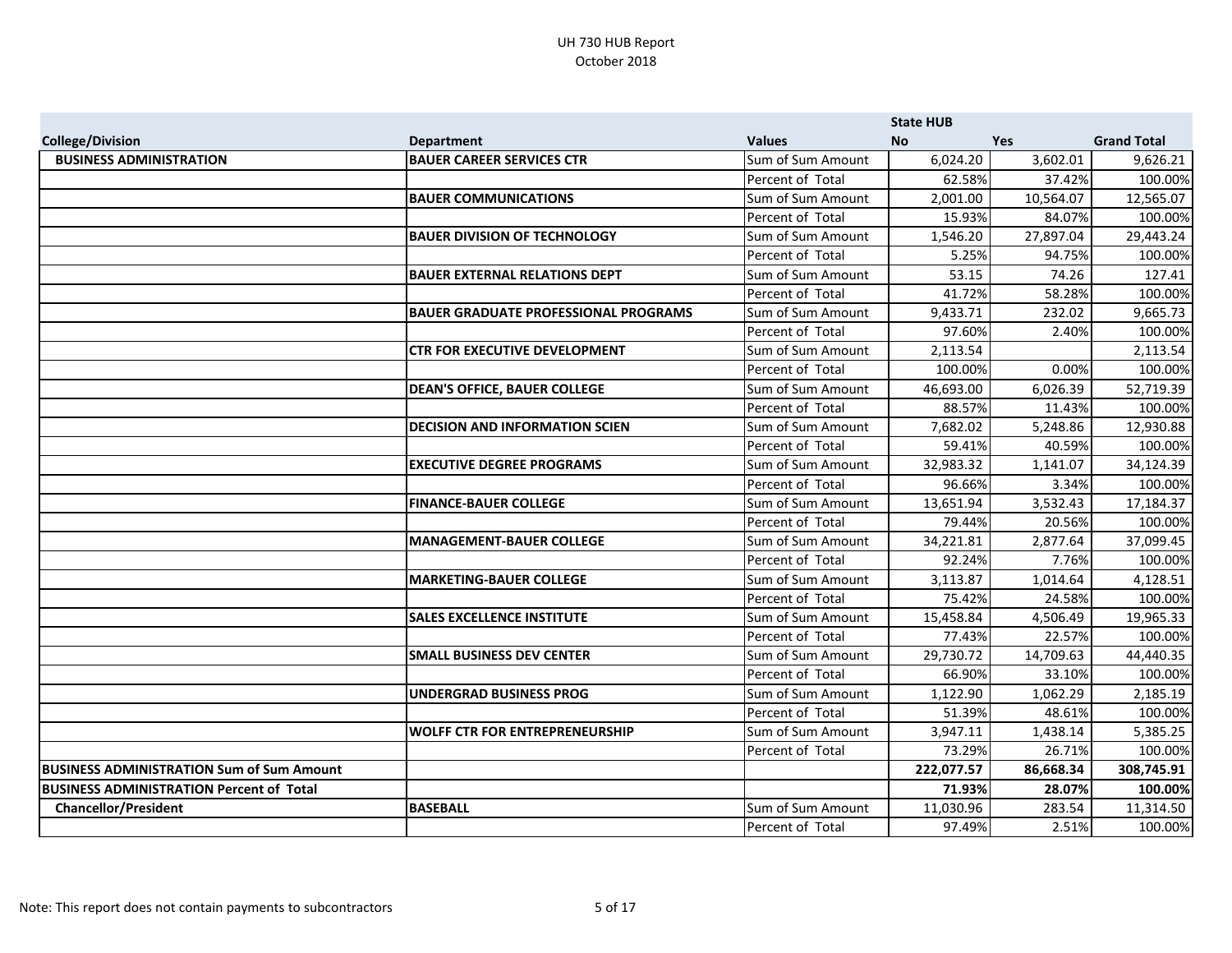|                                               |                                           |                   | <b>State HUB</b> |            |                    |
|-----------------------------------------------|-------------------------------------------|-------------------|------------------|------------|--------------------|
| <b>College/Division</b>                       | <b>Department</b>                         | <b>Values</b>     | <b>No</b>        | <b>Yes</b> | <b>Grand Total</b> |
| <b>Chancellor/President</b>                   | <b>FOOTBALL</b>                           | Sum of Sum Amount | 239,265.28       | 58,526.92  | 297,792.20         |
|                                               |                                           | Percent of Total  | 80.35%           | 19.65%     | 100.00%            |
|                                               | <b>INTERCOLLEGIATE ATHLETICS</b>          | Sum of Sum Amount | 414,332.40       | 39,228.76  | 453,561.16         |
|                                               |                                           | Percent of Total  | 91.35%           | 8.65%      | 100.00%            |
|                                               | <b>MEN'S BASKETBALL</b>                   | Sum of Sum Amount | 18,026.68        | 9,135.75   | 27,162.43          |
|                                               |                                           | Percent of Total  | 66.37%           | 33.63%     | 100.00%            |
|                                               | <b>MEN'S GOLF</b>                         | Sum of Sum Amount | 10,745.40        | 328.15     | 11,073.55          |
|                                               |                                           | Percent of Total  | 97.04%           | 2.96%      | 100.00%            |
|                                               | <b>MEN'S TRACK AND FIELD</b>              | Sum of Sum Amount | 11,052.80        |            | 11,052.80          |
|                                               |                                           | Percent of Total  | 100.00%          | 0.00%      | 100.00%            |
|                                               | <b>NEIGHBORHOOD &amp; STRATEGIC INITI</b> | Sum of Sum Amount | 393.83           | 280.48     | 674.31             |
|                                               |                                           | Percent of Total  | 58.40%           | 41.60%     | 100.00%            |
|                                               | <b>OFFICE OF SPECIAL EVENTS</b>           | Sum of Sum Amount | 23,486.11        | 506.17     | 23,992.28          |
|                                               |                                           | Percent of Total  | 97.89%           | 2.11%      | 100.00%            |
|                                               | <b>PRESIDENT</b>                          | Sum of Sum Amount | 6,663.65         | 6,580.52   | 13,244.17          |
|                                               |                                           | Percent of Total  | 50.31%           | 49.69%     | 100.00%            |
|                                               | <b>STAFF COUNCIL</b>                      | Sum of Sum Amount | 232.88           | 3,475.00   | 3,707.88           |
|                                               |                                           | Percent of Total  | 6.28%            | 93.72%     | 100.00%            |
|                                               | <b>UH ENERGY</b>                          | Sum of Sum Amount | 14,721.19        | 8,199.86   | 22,921.05          |
|                                               |                                           | Percent of Total  | 64.23%           | 35.77%     | 100.00%            |
|                                               | <b>WOMEN'S BASKETBALL</b>                 | Sum of Sum Amount | 6,371.21         | 231.57     | 6,602.78           |
|                                               |                                           | Percent of Total  | 96.49%           | 3.51%      | 100.00%            |
|                                               | <b>WOMEN'S GOLF</b>                       | Sum of Sum Amount | 6,812.84         |            | 6,812.84           |
|                                               |                                           | Percent of Total  | 100.00%          | 0.00%      | 100.00%            |
|                                               | <b>WOMEN'S SOCCER</b>                     | Sum of Sum Amount | 22,003.20        | 1,800.00   | 23,803.20          |
|                                               |                                           | Percent of Total  | 92.44%           | 7.56%      | 100.00%            |
|                                               | <b>WOMEN'S SOFTBALL</b>                   | Sum of Sum Amount | 9,910.27         |            | 9,910.27           |
|                                               |                                           | Percent of Total  | 100.00%          | 0.00%      | 100.00%            |
|                                               | <b>WOMEN'S SWIMMING &amp; DIVING</b>      | Sum of Sum Amount | 10,751.01        |            | 10,751.01          |
|                                               |                                           | Percent of Total  | 100.00%          | 0.00%      | 100.00%            |
|                                               | <b>WOMEN'S TENNIS</b>                     | Sum of Sum Amount | 1,083.20         |            | 1,083.20           |
|                                               |                                           | Percent of Total  | 100.00%          | 0.00%      | 100.00%            |
|                                               | <b>WOMEN'S VOLLEYBALL</b>                 | Sum of Sum Amount | 22,090.44        | 3,622.50   | 25,712.94          |
|                                               |                                           | Percent of Total  | 85.91%           | 14.09%     | 100.00%            |
| <b>Chancellor/President Sum of Sum Amount</b> |                                           |                   | 828,973.35       | 132,199.22 | 961,172.57         |
| <b>Chancellor/President Percent of Total</b>  |                                           |                   | 86.25%           | 13.75%     | 100.00%            |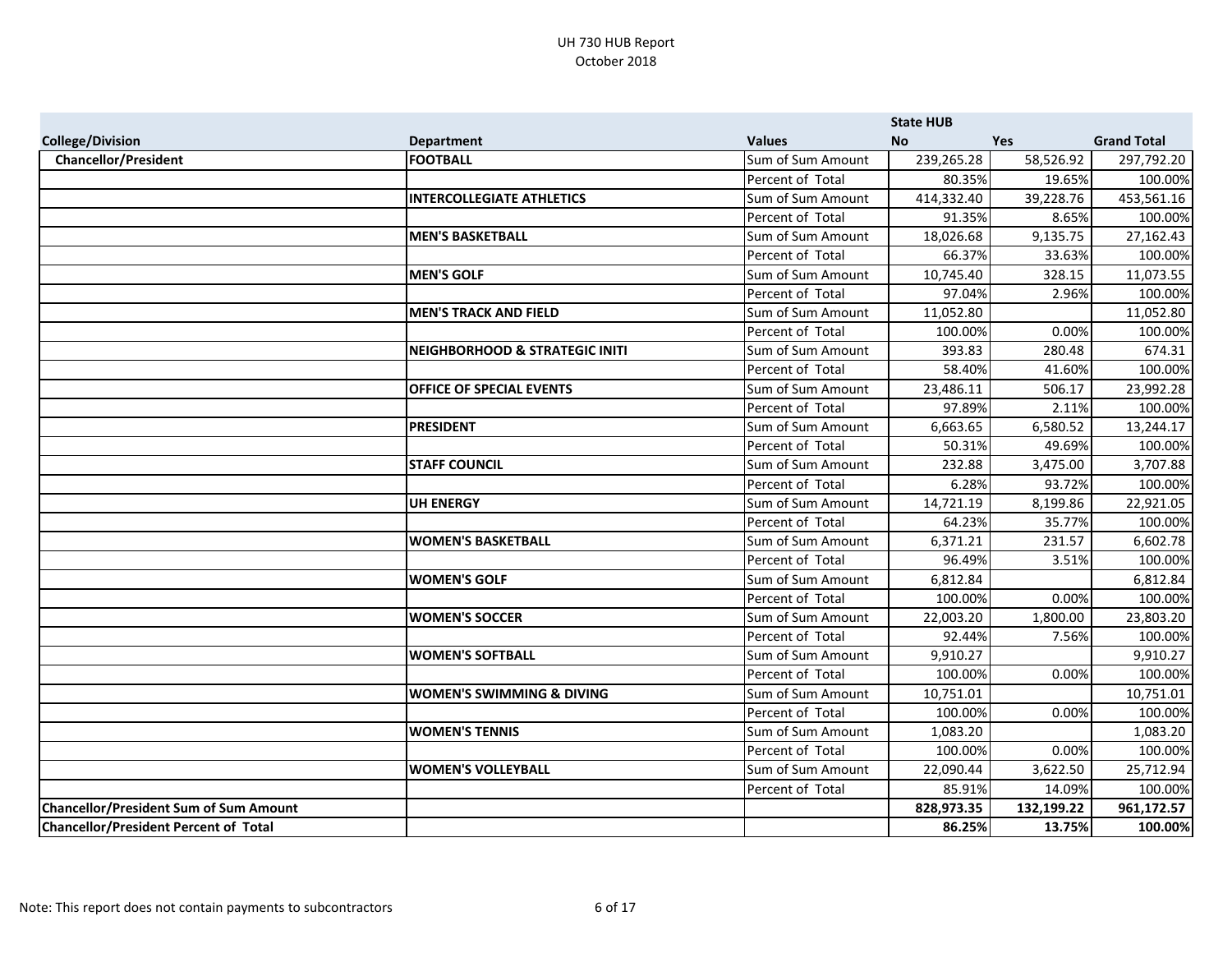|                                              |                                           |                   | <b>State HUB</b> |          |                    |
|----------------------------------------------|-------------------------------------------|-------------------|------------------|----------|--------------------|
| <b>College/Division</b>                      | <b>Department</b>                         | <b>Values</b>     | <b>No</b>        | Yes      | <b>Grand Total</b> |
| <b>COLLEGE OF MEDICINE</b>                   | <b>OFFICE OF THE DEAN</b>                 | Sum of Sum Amount | 2,499.71         | 4,464.49 | 6,964.20           |
|                                              |                                           | Percent of Total  | 35.89%           | 64.11%   | 100.00%            |
| <b>COLLEGE OF MEDICINE Sum of Sum Amount</b> |                                           |                   | 2,499.71         | 4,464.49 | 6,964.20           |
| COLLEGE OF MEDICINE Percent of Total         |                                           |                   | 35.89%           | 64.11%   | 100.00%            |
| <b>COLLEGE OF NURSING</b>                    | <b>DEAN, SCHOOL OF NURSING</b>            | Sum of Sum Amount | 2,517.14         | 8,118.93 | 10,636.07          |
|                                              |                                           | Percent of Total  | 23.67%           | 76.33%   | 100.00%            |
| <b>COLLEGE OF NURSING Sum of Sum Amount</b>  |                                           |                   | 2,517.14         | 8,118.93 | 10,636.07          |
| <b>COLLEGE OF NURSING Percent of Total</b>   |                                           |                   | 23.67%           | 76.33%   | 100.00%            |
| <b>COLLEGE OF THE ARTS</b>                   | <b>ART</b>                                | Sum of Sum Amount | 18,203.24        | 822.06   | 19,025.30          |
|                                              |                                           | Percent of Total  | 95.68%           | 4.32%    | 100.00%            |
|                                              | <b>BAND</b>                               | Sum of Sum Amount | 34,411.98        |          | 34,411.98          |
|                                              |                                           | Percent of Total  | 100.00%          | 0.00%    | 100.00%            |
|                                              | <b>BLAFFER GALLERY</b>                    | Sum of Sum Amount | 1,594.70         |          | 1,594.70           |
|                                              |                                           | Percent of Total  | 100.00%          | 0.00%    | 100.00%            |
|                                              | <b>CWMCA CENTER FOR THE ARTS</b>          | Sum of Sum Amount | 1,497.99         |          | 1,497.99           |
|                                              |                                           | Percent of Total  | 100.00%          | 0.00%    | 100.00%            |
|                                              | <b>DEAN, COLLEGE OF THE ARTS</b>          | Sum of Sum Amount | 62,278.17        | 5,136.28 | 67,414.45          |
|                                              |                                           | Percent of Total  | 92.38%           | 7.62%    | 100.00%            |
|                                              | <b>MUSIC</b>                              | Sum of Sum Amount | 31,150.94        | 2,154.15 | 33,305.09          |
|                                              |                                           | Percent of Total  | 93.53%           | 6.47%    | 100.00%            |
|                                              | <b>THEATER</b>                            | Sum of Sum Amount | 27,366.75        | 354.34   | 27,721.09          |
|                                              |                                           | Percent of Total  | 98.72%           | 1.28%    | 100.00%            |
| <b>COLLEGE OF THE ARTS Sum of Sum Amount</b> |                                           |                   | 176,503.77       | 8,466.83 | 184,970.60         |
| <b>COLLEGE OF THE ARTS Percent of Total</b>  |                                           |                   | 95.42%           | 4.58%    | 100.00%            |
| <b>EDUCATION</b>                             | <b>ASIAN AMERICAN STUDIES</b>             | Sum of Sum Amount | 68.50            |          | 68.50              |
|                                              |                                           | Percent of Total  | 100.00%          | 0.00%    | 100.00%            |
|                                              | <b>CENTER FOR INFO TECH IN EDUCATION</b>  | Sum of Sum Amount | 2,960.87         | 5,617.80 | 8,578.67           |
|                                              |                                           | Percent of Total  | 34.51%           | 65.49%   | 100.00%            |
|                                              | <b>CHARTER SCHOOL</b>                     | Sum of Sum Amount | 2,432.38         | 3,374.51 | 5,806.89           |
|                                              |                                           | Percent of Total  | 41.89%           | 58.11%   | 100.00%            |
|                                              | <b>CONSISTENCY MGMT &amp; COOP DISCIP</b> | Sum of Sum Amount | (201.55)         |          | (201.55)           |
|                                              |                                           | Percent of Total  | 100.00%          | 0.00%    | 100.00%            |
|                                              | <b>CURRICULUM AND INSTRUCTION</b>         | Sum of Sum Amount | 18,032.85        | 195.69   | 18,228.54          |
|                                              |                                           | Percent of Total  | 98.93%           | 1.07%    | 100.00%            |
|                                              | <b>DEAN, EDUCATION</b>                    | Sum of Sum Amount | 54,889.00        | 6,366.35 | 61,255.35          |
|                                              |                                           | Percent of Total  | 89.61%           | 10.39%   | 100.00%            |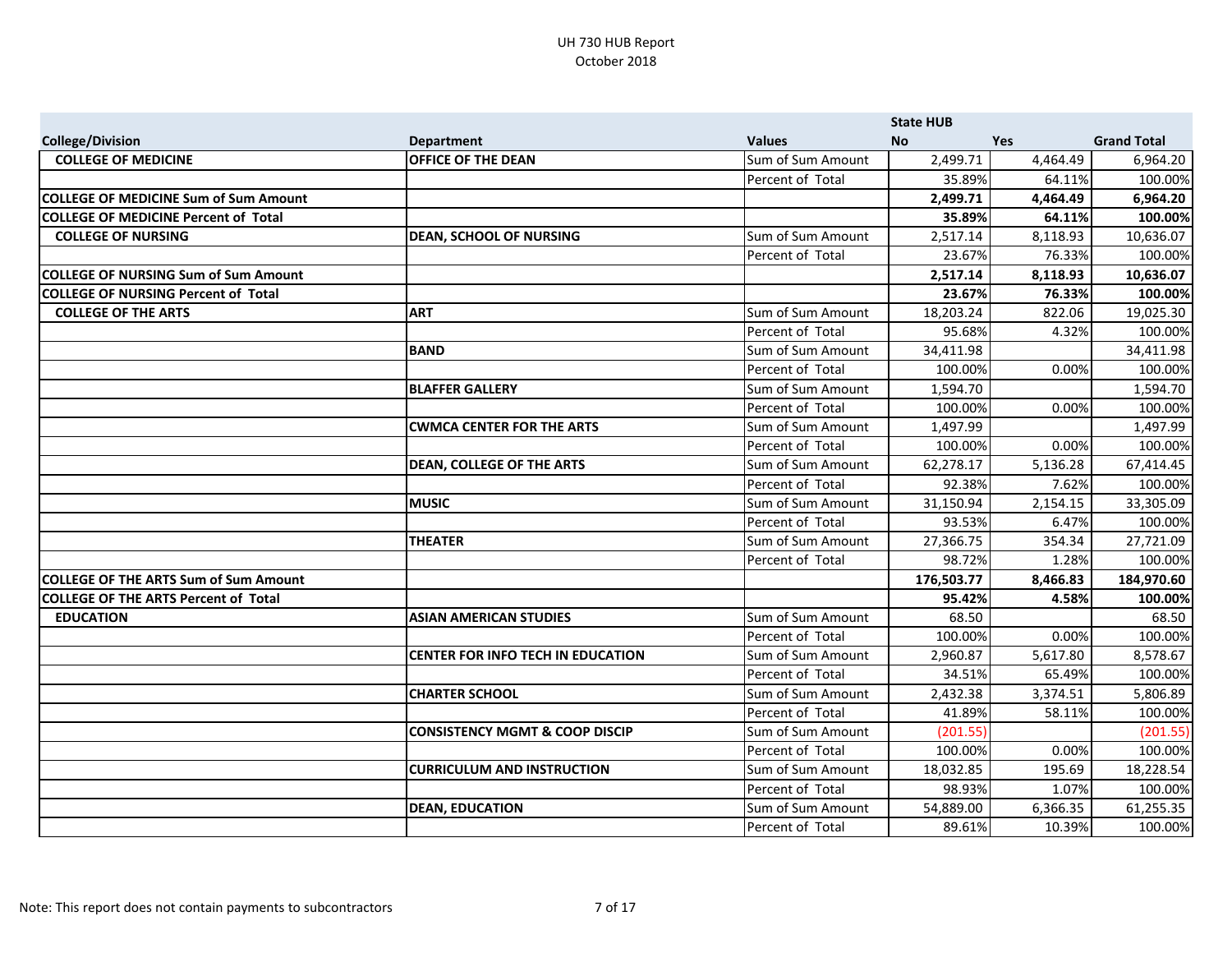|                                        |                                             |                   | <b>State HUB</b> |           |                    |
|----------------------------------------|---------------------------------------------|-------------------|------------------|-----------|--------------------|
| <b>College/Division</b>                | <b>Department</b>                           | <b>Values</b>     | <b>No</b>        | Yes       | <b>Grand Total</b> |
| <b>EDUCATION</b>                       | <b>ED LEADERSHIP &amp; POLICY STUDIES</b>   | Sum of Sum Amount | 26,439.47        | 689.90    | 27,129.37          |
|                                        |                                             | Percent of Total  | 97.46%           | 2.54%     | 100.00%            |
|                                        | <b>PSYCH, HEALTH &amp; LEARNING SCIENCE</b> | Sum of Sum Amount | 32,008.74        | 5,140.12  | 37,148.86          |
|                                        |                                             | Percent of Total  | 86.16%           | 13.84%    | 100.00%            |
| <b>EDUCATION Sum of Sum Amount</b>     |                                             |                   | 136,630.26       | 21,384.37 | 158,014.63         |
| <b>EDUCATION Percent of Total</b>      |                                             |                   | 86.47%           | 13.53%    | 100.00%            |
| <b>ENGINEERING</b>                     | <b>BIOMEDICAL ENGINEERING</b>               | Sum of Sum Amount | 183,224.90       | 4,953.97  | 188,178.87         |
|                                        |                                             | Percent of Total  | 97.37%           | 2.63%     | 100.00%            |
|                                        | <b>CHEMICAL ENGINEERING</b>                 | Sum of Sum Amount | 141,054.67       | 4,060.35  | 145,115.02         |
|                                        |                                             | Percent of Total  | 97.20%           | 2.80%     | 100.00%            |
|                                        | <b>CIVIL ENGINEERING</b>                    | Sum of Sum Amount | 82,927.19        | 1,347.70  | 84,274.89          |
|                                        |                                             | Percent of Total  | 98.40%           | 1.60%     | 100.00%            |
|                                        | <b>COMPOSITE ENGR APPLICATIONS CT</b>       | Sum of Sum Amount | 41.96            |           | 41.96              |
|                                        |                                             | Percent of Total  | 100.00%          | 0.00%     | 100.00%            |
|                                        | <b>DEAN, ENGINEERING</b>                    | Sum of Sum Amount | 51,124.29        | 8,124.42  | 59,248.71          |
|                                        |                                             | Percent of Total  | 86.29%           | 13.71%    | 100.00%            |
|                                        | <b>ELECTRICAL ENGINEERING</b>               | Sum of Sum Amount | 104,299.98       | 1,591.69  | 105,891.67         |
|                                        |                                             | Percent of Total  | 98.50%           | 1.50%     | 100.00%            |
|                                        | <b>ENGINEERING SERVICES</b>                 | Sum of Sum Amount | 30,810.72        | 5,862.36  | 36,673.08          |
|                                        |                                             | Percent of Total  | 84.01%           | 15.99%    | 100.00%            |
|                                        | <b>INDUSTRIAL ENGINEERING</b>               | Sum of Sum Amount | 401.57           | 169.95    | 571.52             |
|                                        |                                             | Percent of Total  | 70.26%           | 29.74%    | 100.00%            |
|                                        | <b>INTEGRATED BIO &amp; NANO SYSTEM</b>     | Sum of Sum Amount | 52,240.45        |           | 52,240.45          |
|                                        |                                             | Percent of Total  | 100.00%          | 0.00%     | 100.00%            |
|                                        | <b>MECHANICAL ENGINEERING</b>               | Sum of Sum Amount | 27,785.30        | 6,486.64  | 34,271.94          |
|                                        |                                             | Percent of Total  | 81.07%           | 18.93%    | 100.00%            |
|                                        | <b>NATL CTR FOR AIRBORNE LASER MAPPING</b>  | Sum of Sum Amount | 1,133.19         | 181.80    | 1,314.99           |
|                                        |                                             | Percent of Total  | 86.17%           | 13.83%    | 100.00%            |
|                                        | <b>PETROLEUM ENGINEERING</b>                | Sum of Sum Amount | 29,099.25        | 8,218.80  | 37,318.05          |
|                                        |                                             | Percent of Total  | 77.98%           | 22.02%    | 100.00%            |
| <b>ENGINEERING Sum of Sum Amount</b>   |                                             |                   | 704,143.47       | 40,997.68 | 745,141.15         |
| <b>ENGINEERING Percent of Total</b>    |                                             |                   | 94.50%           | 5.50%     | 100.00%            |
| <b>GRADUATE COLLEGE OF SOCIAL WORK</b> | <b>ADMISSIONS-GCSW</b>                      | Sum of Sum Amount | 374.00           |           | 374.00             |
|                                        |                                             | Percent of Total  | 100.00%          | 0.00%     | 100.00%            |
|                                        | <b>ALUMNI, CAREER &amp; DEVELOPMENT</b>     | Sum of Sum Amount | 680.72           |           | 680.72             |
|                                        |                                             | Percent of Total  | 100.00%          | 0.00%     | 100.00%            |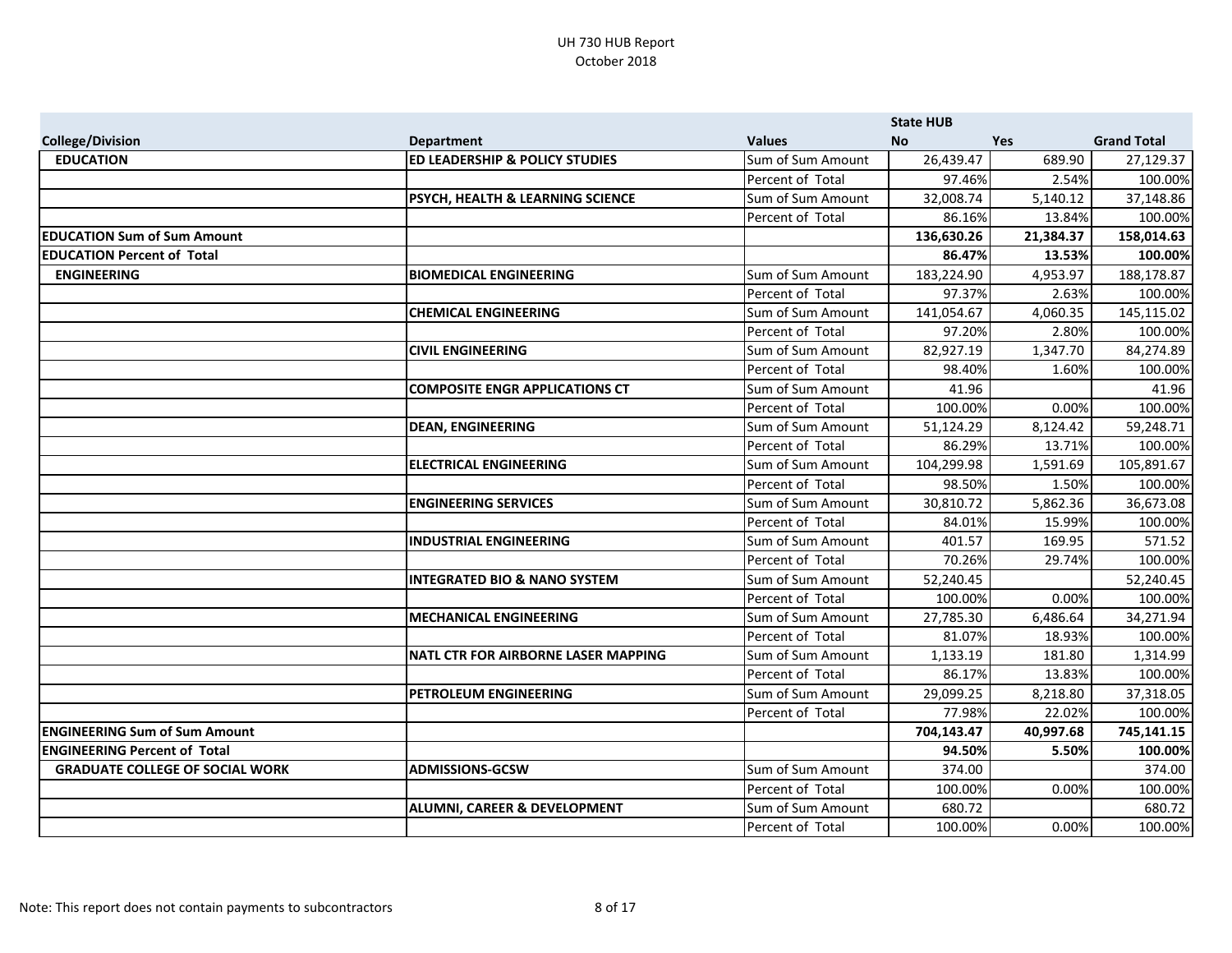|                                                          |                                           |                   | <b>State HUB</b> |            |                    |
|----------------------------------------------------------|-------------------------------------------|-------------------|------------------|------------|--------------------|
| <b>College/Division</b>                                  | <b>Department</b>                         | <b>Values</b>     | <b>No</b>        | <b>Yes</b> | <b>Grand Total</b> |
| <b>GRADUATE COLLEGE OF SOCIAL WORK</b>                   | <b>CHILD &amp; FAMILY CENTER</b>          | Sum of Sum Amount | 8,172.36         | 1,077.75   | 9,250.11           |
|                                                          |                                           | Percent of Total  | 88.35%           | 11.65%     | 100.00%            |
|                                                          | <b>CTR DRUG &amp; SOCIAL POLICY RESRC</b> | Sum of Sum Amount | 16,488.95        | 534.80     | 17,023.75          |
|                                                          |                                           | Percent of Total  | 96.86%           | 3.14%      | 100.00%            |
|                                                          | <b>DEAN, SOCIAL WORK</b>                  | Sum of Sum Amount | 17,413.15        | 175.05     | 17,588.20          |
|                                                          |                                           | Percent of Total  | 99.00%           | 1.00%      | 100.00%            |
|                                                          | <b>DEVELOPMENT-GCSW</b>                   | Sum of Sum Amount | 187.50           |            | 187.50             |
|                                                          |                                           | Percent of Total  | 100.00%          | 0.00%      | 100.00%            |
|                                                          | <b>GCSW INFORMATION TECHNOLOGY</b>        | Sum of Sum Amount | 1,369.98         |            | 1,369.98           |
|                                                          |                                           | Percent of Total  | 100.00%          | 0.00%      | 100.00%            |
|                                                          | <b>GULEN INSTITUTE</b>                    | Sum of Sum Amount | 1,518.04         | 608.90     | 2,126.94           |
|                                                          |                                           | Percent of Total  | 71.37%           | 28.63%     | 100.00%            |
|                                                          | LATINA MATERNAL & FAMILY HEALTH           | Sum of Sum Amount | 1,269.70         |            | 1,269.70           |
|                                                          |                                           | Percent of Total  | 100.00%          | 0.00%      | 100.00%            |
|                                                          | OFFICE OF COMMUNITY PROJECTS              | Sum of Sum Amount |                  | 27.75      | 27.75              |
|                                                          |                                           | Percent of Total  | 0.00%            | 100.00%    | 100.00%            |
| <b>GRADUATE COLLEGE OF SOCIAL WORK Sum of Sum Amount</b> |                                           |                   | 47,474.40        | 2,424.25   | 49,898.65          |
| <b>GRADUATE COLLEGE OF SOCIAL WORK Percent of Total</b>  |                                           |                   | 95.14%           | 4.86%      | 100.00%            |
| <b>Honors College</b>                                    | <b>DEAN, HONORS COLLEGE</b>               | Sum of Sum Amount | 60,005.66        | 3,768.19   | 63,773.85          |
|                                                          |                                           | Percent of Total  | 94.09%           | 5.91%      | 100.00%            |
|                                                          | <b>FORENSICS PROGRAM</b>                  | Sum of Sum Amount |                  | 1,338.92   | 1,338.92           |
|                                                          |                                           | Percent of Total  | 0.00%            | 100.00%    | 100.00%            |
| Honors College Sum of Sum Amount                         |                                           |                   | 60,005.66        | 5,107.11   | 65,112.77          |
| Honors College Percent of Total                          |                                           |                   | 92.16%           | 7.84%      | 100.00%            |
| <b>Hotel and Restaurant Management</b>                   | <b>DEAN, HOTEL &amp; RESTAURANT MANAG</b> | Sum of Sum Amount | 5,200.84         | 335.47     | 5,536.31           |
|                                                          |                                           | Percent of Total  | 93.94%           | 6.06%      | 100.00%            |
|                                                          | HOTEL AND RESTAURANT MANAGEMENT           | Sum of Sum Amount | 150,040.36       | 19,603.43  | 169,643.79         |
|                                                          |                                           | Percent of Total  | 88.44%           | 11.56%     | 100.00%            |
| Hotel and Restaurant Management Sum of Sum Amount        |                                           |                   | 155,241.20       | 19,938.90  | 175,180.10         |
| Hotel and Restaurant Management Percent of Total         |                                           |                   | 88.62%           | 11.38%     | 100.00%            |
| <b>LAW CENTER</b>                                        | <b>ALUMNI RELATIONS, LAW</b>              | Sum of Sum Amount | 664.44           | 14,935.58  | 15,600.02          |
|                                                          |                                           | Percent of Total  | 4.26%            | 95.74%     | 100.00%            |
|                                                          | <b>BLAKELEY INSTITUTE</b>                 | Sum of Sum Amount | 1,817.85         | 922.41     | 2,740.26           |
|                                                          |                                           | Percent of Total  | 66.34%           | 33.66%     | 100.00%            |
|                                                          | <b>BUSINESS SERVICES, LAW</b>             | Sum of Sum Amount | 728.05           | 1,333.41   | 2,061.46           |
|                                                          |                                           | Percent of Total  | 35.32%           | 64.68%     | 100.00%            |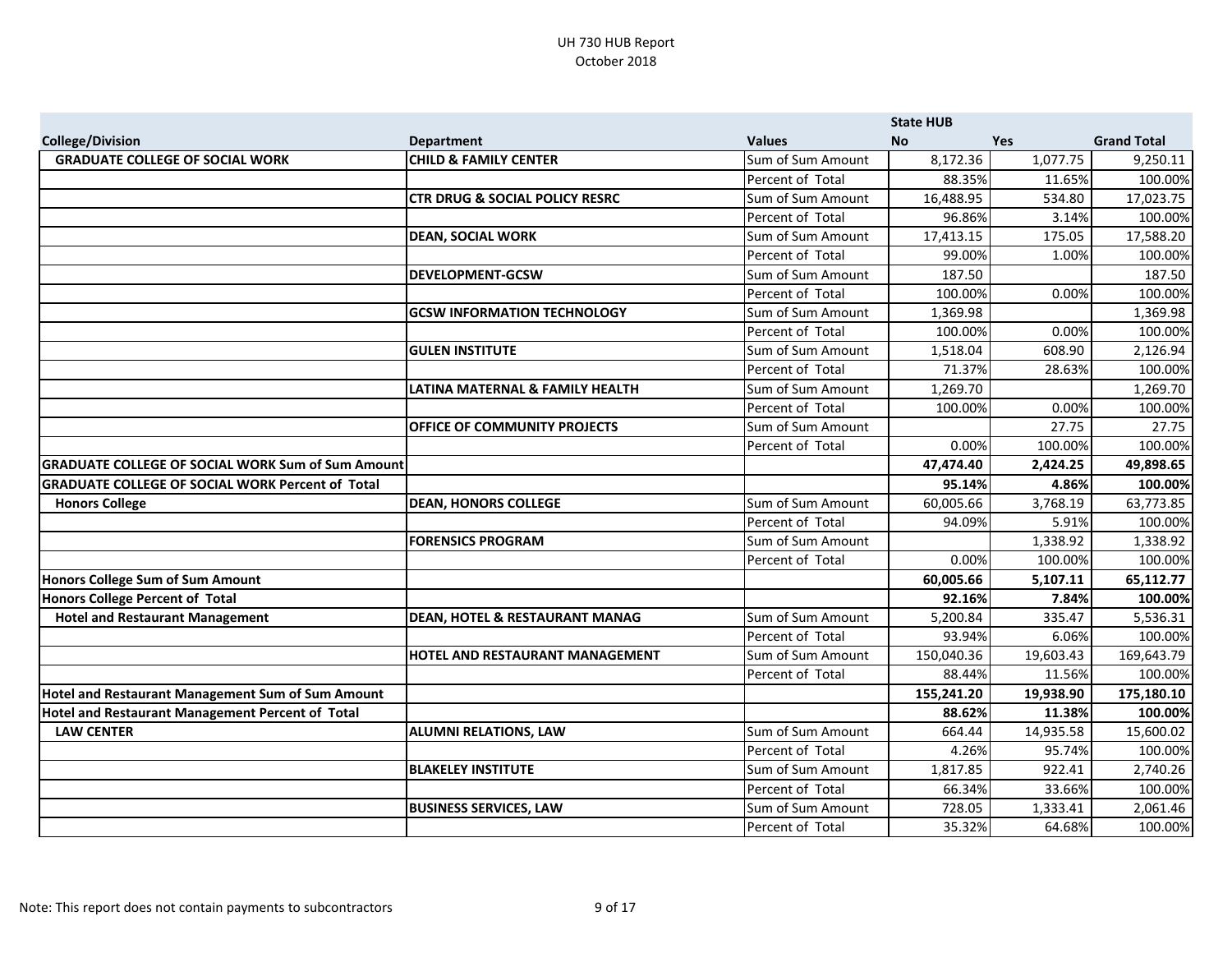|                                     |                                                |                   | <b>State HUB</b> |            |                    |
|-------------------------------------|------------------------------------------------|-------------------|------------------|------------|--------------------|
| <b>College/Division</b>             | <b>Department</b>                              | <b>Values</b>     | <b>No</b>        | <b>Yes</b> | <b>Grand Total</b> |
| <b>LAW CENTER</b>                   | <b>CAREER SERVICES, LAW</b>                    | Sum of Sum Amount | 2,123.59         | 978.07     | 3,101.66           |
|                                     |                                                | Percent of Total  | 68.47%           | 31.53%     | 100.00%            |
|                                     | <b>CENTER PROGRAMS, LAW</b>                    | Sum of Sum Amount | (0.98)           | 58.69      | 57.71              |
|                                     |                                                | Percent of Total  | $-1.70%$         | 101.70%    | 100.00%            |
|                                     | <b>DEAN, LAW</b>                               | Sum of Sum Amount | 2,345.61         | 5,466.68   | 7,812.29           |
|                                     |                                                | Percent of Total  | 30.02%           | 69.98%     | 100.00%            |
|                                     | <b>FACILITIES, LAW</b>                         | Sum of Sum Amount | 3,278.56         | 3,005.47   | 6,284.03           |
|                                     |                                                | Percent of Total  | 52.17%           | 47.83%     | 100.00%            |
|                                     | <b>FACULTY SUPPORT LAW</b>                     | Sum of Sum Amount | 4,768.80         | 665.34     | 5,434.14           |
|                                     |                                                | Percent of Total  | 87.76%           | 12.24%     | 100.00%            |
|                                     | <b>HEALTH LAW &amp; POLICY INSTITUTE</b>       | Sum of Sum Amount | 51.52            | 1,684.92   | 1,736.44           |
|                                     |                                                | Percent of Total  | 2.97%            | 97.03%     | 100.00%            |
|                                     | <b>INNOCENCE PROGRAM</b>                       | Sum of Sum Amount | 53.89            | 88.98      | 142.87             |
|                                     |                                                | Percent of Total  | 37.72%           | 62.28%     | 100.00%            |
|                                     | <b>INST OF HIGHER EDU &amp; GOVERNANCE LAW</b> | Sum of Sum Amount | 96.94            |            | 96.94              |
|                                     |                                                | Percent of Total  | 100.00%          | 0.00%      | 100.00%            |
|                                     | <b>LAW</b>                                     | Sum of Sum Amount |                  | 373.00     | 373.00             |
|                                     |                                                | Percent of Total  | 0.00%            | 100.00%    | 100.00%            |
|                                     | <b>LAW INFORMATION TECHNOLOGY</b>              | Sum of Sum Amount | 9,051.88         | 388.48     | 9,440.36           |
|                                     |                                                | Percent of Total  | 95.88%           | 4.12%      | 100.00%            |
|                                     | <b>LAW LIBRARY</b>                             | Sum of Sum Amount | 51,165.71        | 693.45     | 51,859.16          |
|                                     |                                                | Percent of Total  | 98.66%           | 1.34%      | 100.00%            |
|                                     | LEGAL AID CLINIC, LAW                          | Sum of Sum Amount | 13.69            | 1,054.69   | 1,068.38           |
|                                     |                                                | Percent of Total  | 1.28%            | 98.72%     | 100.00%            |
|                                     | LEGAL RESEARCH & WRITING, LAW                  | Sum of Sum Amount |                  | 380.80     | 380.80             |
|                                     |                                                | Percent of Total  | 0.00%            | 100.00%    | 100.00%            |
|                                     | PUBLIC RELS & MARKETING, LAW                   | Sum of Sum Amount | 4,982.68         | 163.86     | 5,146.54           |
|                                     |                                                | Percent of Total  | 96.82%           | 3.18%      | 100.00%            |
|                                     | <b>STUDENT ORGANIZATION, LAW</b>               | Sum of Sum Amount | 2,683.40         |            | 2,683.40           |
|                                     |                                                | Percent of Total  | 100.00%          | 0.00%      | 100.00%            |
|                                     | <b>STUDENT SERVICES, LAW</b>                   | Sum of Sum Amount | 6,127.44         | 3,880.36   | 10,007.80          |
|                                     |                                                | Percent of Total  | 61.23%           | 38.77%     | 100.00%            |
| <b>LAW CENTER Sum of Sum Amount</b> |                                                |                   | 89,953.07        | 36,074.19  | 126,027.26         |
| <b>LAW CENTER Percent of Total</b>  |                                                |                   | 71.38%           | 28.62%     | 100.00%            |
| LIBERAL ARTS AND SOCIAL SCIENCES    | <b>AEROSPACE STUDIES</b>                       | Sum of Sum Amount | 931.88           |            | 931.88             |
|                                     |                                                | Percent of Total  | 100.00%          | 0.00%      | 100.00%            |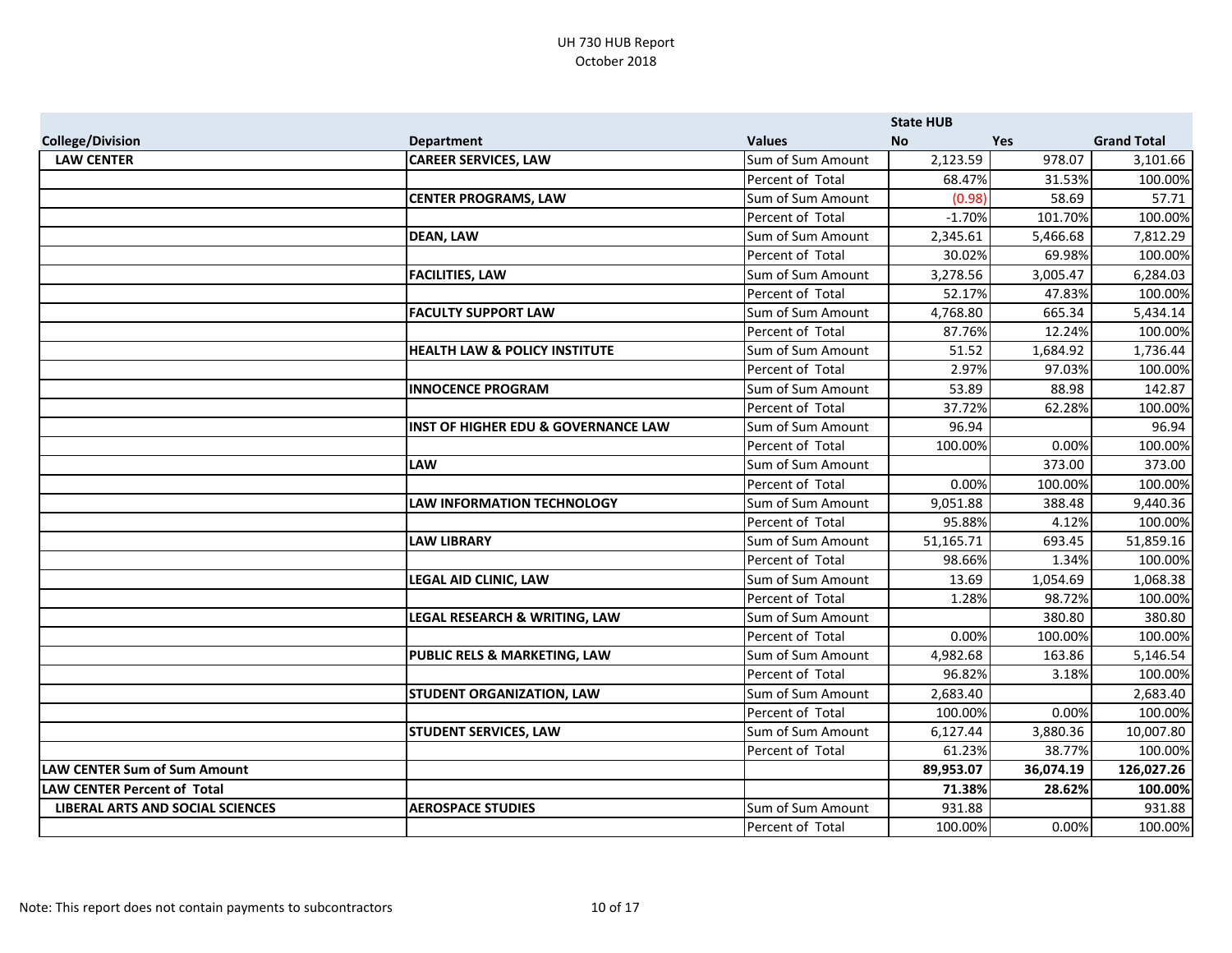|                                         |                                         |                   | <b>State HUB</b> |            |                    |
|-----------------------------------------|-----------------------------------------|-------------------|------------------|------------|--------------------|
| <b>College/Division</b>                 | <b>Department</b>                       | <b>Values</b>     | <b>No</b>        | <b>Yes</b> | <b>Grand Total</b> |
| <b>LIBERAL ARTS AND SOCIAL SCIENCES</b> | <b>AFRICAN-AMERICAN STUDIES</b>         | Sum of Sum Amount | 480.54           |            | 480.54             |
|                                         |                                         | Percent of Total  | 100.00%          | 0.00%      | 100.00%            |
|                                         | <b>ARTE PUBLICO</b>                     | Sum of Sum Amount | 26,230.52        |            | 26,230.52          |
|                                         |                                         | Percent of Total  | 100.00%          | 0.00%      | 100.00%            |
|                                         | <b>CENTER FOR PUBLIC HISTORY</b>        | Sum of Sum Amount | 7,638.07         | 3,185.84   | 10,823.91          |
|                                         |                                         | Percent of Total  | 70.57%           | 29.43%     | 100.00%            |
|                                         | <b>COMMUNICATION</b>                    | Sum of Sum Amount | 19,755.05        | 20,185.89  | 39,940.94          |
|                                         |                                         | Percent of Total  | 49.46%           | 50.54%     | 100.00%            |
|                                         | <b>COMMUNICATIONS DISORDERS</b>         | Sum of Sum Amount | 9,106.72         | 1,728.00   | 10,834.72          |
|                                         |                                         | Percent of Total  | 84.05%           | 15.95%     | 100.00%            |
|                                         | <b>COMPARATIVE CULTURAL STUDIES</b>     | Sum of Sum Amount | 390.66           | 2,395.10   | 2,785.76           |
|                                         |                                         | Percent of Total  | 14.02%           | 85.98%     | 100.00%            |
|                                         | <b>CTR NEURO AND BIOMECH RESEARCH</b>   | Sum of Sum Amount | 68.15            |            | 68.15              |
|                                         |                                         | Percent of Total  | 100.00%          | 0.00%      | 100.00%            |
|                                         | <b>DEAN, LIBERAL ARTS &amp; SOC SCI</b> | Sum of Sum Amount | 26,420.45        | 10,141.45  | 36,561.90          |
|                                         |                                         | Percent of Total  | 72.26%           | 27.74%     | 100.00%            |
|                                         | <b>ECONOMICS</b>                        | Sum of Sum Amount | 8,259.22         | 10,242.72  | 18,501.94          |
|                                         |                                         | Percent of Total  | 44.64%           | 55.36%     | 100.00%            |
|                                         | <b>ENGLISH</b>                          | Sum of Sum Amount | 13,967.08        | 12,147.28  | 26,114.36          |
|                                         |                                         | Percent of Total  | 53.48%           | 46.52%     | 100.00%            |
|                                         | <b>HEALTH AND HUMAN PERFORMANCE</b>     | Sum of Sum Amount | 17,384.41        | 20,749.94  | 38,134.35          |
|                                         |                                         | Percent of Total  | 45.59%           | 54.41%     | 100.00%            |
|                                         | <b>HISPANIC STUDIES</b>                 | Sum of Sum Amount | 5,256.99         | 128.76     | 5,385.75           |
|                                         |                                         | Percent of Total  | 97.61%           | 2.39%      | 100.00%            |
|                                         | <b>HISTORY</b>                          | Sum of Sum Amount | 3,497.13         | 1,398.03   | 4,895.16           |
|                                         |                                         | Percent of Total  | 71.44%           | 28.56%     | 100.00%            |
|                                         | <b>HOBBY CENTER FOR PUBLIC POLICY</b>   | Sum of Sum Amount | 16,998.79        | 2,123.38   | 19,122.17          |
|                                         |                                         | Percent of Total  | 88.90%           | 11.10%     | 100.00%            |
|                                         | <b>MEXICAN-AMERICAN STUDIES</b>         | Sum of Sum Amount | 5,819.22         | 1,553.49   | 7,372.71           |
|                                         |                                         | Percent of Total  | 78.93%           | 21.07%     | 100.00%            |
|                                         | <b>MILITARY SCIENCE</b>                 | Sum of Sum Amount | 2,475.99         | 190.79     | 2,666.78           |
|                                         |                                         | Percent of Total  | 92.85%           | 7.15%      | 100.00%            |
|                                         | <b>MODERN AND CLASSICAL LANGUAGES</b>   | Sum of Sum Amount | 4,013.07         | 39.40      | 4,052.47           |
|                                         |                                         | Percent of Total  | 99.03%           | 0.97%      | 100.00%            |
|                                         | <b>PHILOSOPHY</b>                       | Sum of Sum Amount | 268.70           |            | 268.70             |
|                                         |                                         | Percent of Total  | 100.00%          | 0.00%      | 100.00%            |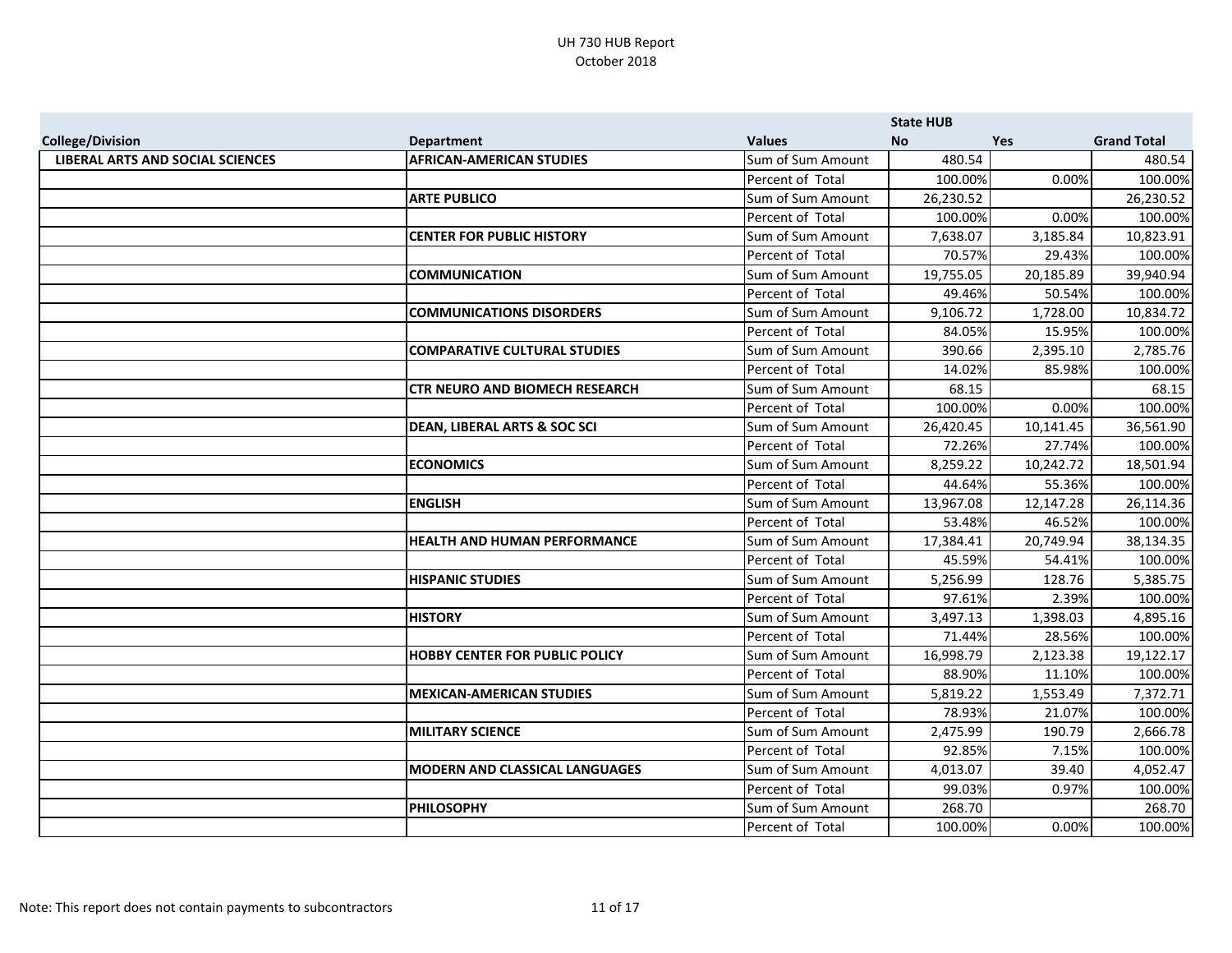|                                                    |                                                       |                   | <b>State HUB</b> |            |                    |
|----------------------------------------------------|-------------------------------------------------------|-------------------|------------------|------------|--------------------|
| <b>College/Division</b>                            | <b>Department</b>                                     | <b>Values</b>     | <b>No</b>        | <b>Yes</b> | <b>Grand Total</b> |
| <b>LIBERAL ARTS AND SOCIAL SCIENCES</b>            | <b>POLITICAL SCIENCE</b>                              | Sum of Sum Amount | 902.41           | 4,194.87   | 5,097.28           |
|                                                    |                                                       | Percent of Total  | 17.70%           | 82.30%     | 100.00%            |
|                                                    | <b>PSYCHOLOGY</b>                                     | Sum of Sum Amount | 85,211.27        | 2,528.31   | 87,739.58          |
|                                                    |                                                       | Percent of Total  | 97.12%           | 2.88%      | 100.00%            |
|                                                    | <b>SOCIOLOGY</b>                                      | Sum of Sum Amount | 1,268.80         | 2,075.76   | 3,344.56           |
|                                                    |                                                       | Percent of Total  | 37.94%           | 62.06%     | 100.00%            |
|                                                    | <b>WOMEN'S STUDIES PROGRAM</b>                        | Sum of Sum Amount | 115.93           | 252.96     | 368.89             |
|                                                    |                                                       | Percent of Total  | 31.43%           | 68.57%     | 100.00%            |
| LIBERAL ARTS AND SOCIAL SCIENCES Sum of Sum Amount |                                                       |                   | 256,461.05       | 95,261.97  | 351,723.02         |
| LIBERAL ARTS AND SOCIAL SCIENCES Percent of Total  |                                                       |                   | 72.92%           | 27.08%     | 100.00%            |
| <b>LIBRARY</b>                                     | <b>UNIVERSITY LIBRARIES</b>                           | Sum of Sum Amount | 435,758.51       | 32,025.14  | 467,783.65         |
|                                                    |                                                       | Percent of Total  | 93.15%           | 6.85%      | 100.00%            |
| <b>LIBRARY Sum of Sum Amount</b>                   |                                                       |                   | 435,758.51       | 32,025.14  | 467,783.65         |
| <b>LIBRARY Percent of Total</b>                    |                                                       |                   | 93.15%           | 6.85%      | 100.00%            |
| NATURAL SCIENCE AND MATHEMATICS                    | <b>BIOLOGY &amp; BIOCHEMISTRY</b>                     | Sum of Sum Amount | 113,450.50       | 1,820.45   | 115,270.95         |
|                                                    |                                                       | Percent of Total  | 98.42%           | 1.58%      | 100.00%            |
|                                                    | <b>CHEMISTRY</b>                                      | Sum of Sum Amount | 277,408.98       | 18,486.45  | 295,895.43         |
|                                                    |                                                       | Percent of Total  | 93.75%           | 6.25%      | 100.00%            |
|                                                    | <b>COMPUTER SCIENCE</b>                               | Sum of Sum Amount | 22,739.60        | 4,111.36   | 26,850.96          |
|                                                    |                                                       | Percent of Total  | 84.69%           | 15.31%     | 100.00%            |
|                                                    | <b>CTR FOR NUCLEAR RECEPTORS &amp; CELL SIGNALING</b> | Sum of Sum Amount | 53,606.98        | 493.29     | 54,100.27          |
|                                                    |                                                       | Percent of Total  | 99.09%           | 0.91%      | 100.00%            |
|                                                    | <b>DEAN, NATURAL SCIENCE &amp; MATHE</b>              | Sum of Sum Amount | 32,677.36        | 5,734.30   | 38,411.66          |
|                                                    |                                                       | Percent of Total  | 85.07%           | 14.93%     | 100.00%            |
|                                                    | <b>EARTH AND ATMOSPHERIC SCIENCES</b>                 | Sum of Sum Amount | 144,980.02       | 34,826.36  | 179,806.38         |
|                                                    |                                                       | Percent of Total  | 80.63%           | 19.37%     | 100.00%            |
|                                                    | <b>HOUSTON COASTAL CENTER</b>                         | Sum of Sum Amount | 60.75            |            | 60.75              |
|                                                    |                                                       | Percent of Total  | 100.00%          | 0.00%      | 100.00%            |
|                                                    | INST FOR CLIMATE/ATMOSPHERIC SCIENCE (CAS)            | Sum of Sum Amount | 7,849.31         |            | 7,849.31           |
|                                                    |                                                       | Percent of Total  | 100.00%          | 0.00%      | 100.00%            |
|                                                    | <b>MATHEMATICS</b>                                    | Sum of Sum Amount | 111,397.02       | 10,259.48  | 121,656.50         |
|                                                    |                                                       | Percent of Total  | 91.57%           | 8.43%      | 100.00%            |
|                                                    | <b>PHYSICS</b>                                        | Sum of Sum Amount | 21,712.11        | 687.71     | 22,399.82          |
|                                                    |                                                       | Percent of Total  | 96.93%           | 3.07%      | 100.00%            |
| NATURAL SCIENCE AND MATHEMATICS Sum of Sum Amount  |                                                       |                   | 785,882.63       | 76,419.40  | 862,302.03         |
| NATURAL SCIENCE AND MATHEMATICS Percent of Total   |                                                       |                   | 91.14%           | 8.86%      | 100.00%            |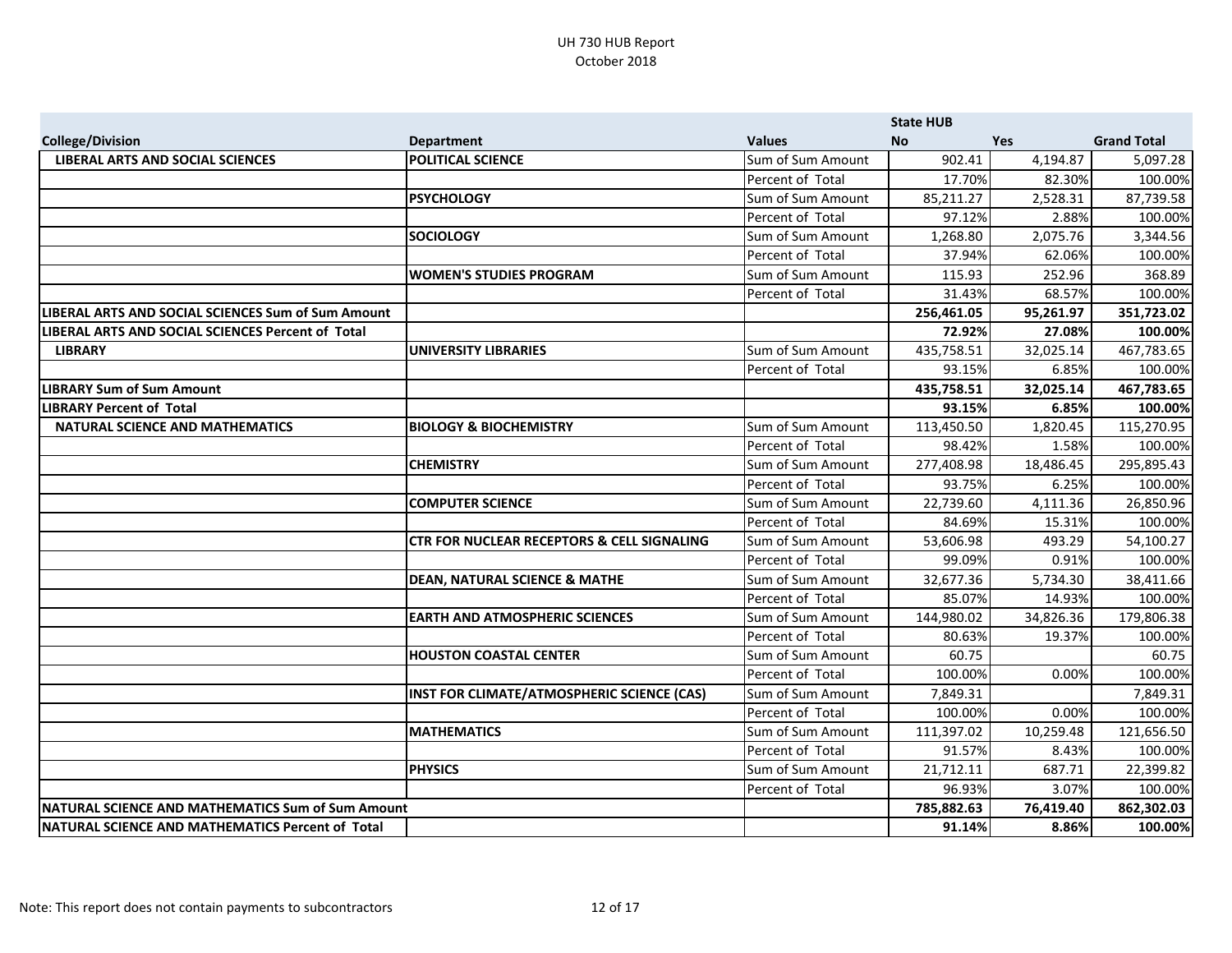|                                    |                                                     |                   | <b>State HUB</b> |            |                    |
|------------------------------------|-----------------------------------------------------|-------------------|------------------|------------|--------------------|
| <b>College/Division</b>            | <b>Department</b>                                   | <b>Values</b>     | <b>No</b>        | <b>Yes</b> | <b>Grand Total</b> |
| <b>Optometry</b>                   | <b>DEAN, OPTOMETRY</b>                              | Sum of Sum Amount | 157,564.95       | 6,804.68   | 164,369.63         |
|                                    |                                                     | Percent of Total  | 95.86%           | 4.14%      | 100.00%            |
|                                    | <b>OPT VISION SCIENCES</b>                          | Sum of Sum Amount | 141,636.81       | 2,176.79   | 143,813.60         |
|                                    |                                                     | Percent of Total  | 98.49%           | 1.51%      | 100.00%            |
|                                    | <b>OPTOMETRY CLINIC</b>                             | Sum of Sum Amount | 509,602.24       | 17,294.39  | 526,896.63         |
|                                    |                                                     | Percent of Total  | 96.72%           | 3.28%      | 100.00%            |
| <b>Optometry Sum of Sum Amount</b> |                                                     |                   | 808,804.00       | 26,275.86  | 835,079.86         |
| <b>Optometry Percent of Total</b>  |                                                     |                   | 96.85%           | 3.15%      | 100.00%            |
| <b>PHARMACY</b>                    | <b>DEAN, PHARMACY</b>                               | Sum of Sum Amount | 44,993.44        | 25,108.90  | 70,102.34          |
|                                    |                                                     | Percent of Total  | 64.18%           | 35.82%     | 100.00%            |
|                                    | <b>EXPERIENTIAL PROGRAMS</b>                        | Sum of Sum Amount | 255.84           | 554.27     | 810.11             |
|                                    |                                                     | Percent of Total  | 31.58%           | 68.42%     | 100.00%            |
|                                    | PHAR HEALTH OUTCOMES & POLICY                       | Sum of Sum Amount | 14,897.07        | 11,053.57  | 25,950.64          |
|                                    |                                                     | Percent of Total  | 57.41%           | 42.59%     | 100.00%            |
|                                    | PHARM PRACTICE & TRANS RESEARCH                     | Sum of Sum Amount | 24,824.18        | 4,520.37   | 29,344.55          |
|                                    |                                                     | Percent of Total  | 84.60%           | 15.40%     | 100.00%            |
|                                    | PHARMACOLOGICAL & PHARMACEUTIC                      | Sum of Sum Amount | 105,167.78       | 1,129.09   | 106,296.87         |
|                                    |                                                     | Percent of Total  | 98.94%           | 1.06%      | 100.00%            |
|                                    | <b>STUDENT SERVICES PHARMACY</b>                    | Sum of Sum Amount | 1,001.85         | 1,236.67   | 2,238.52           |
|                                    |                                                     | Percent of Total  | 44.76%           | 55.24%     | 100.00%            |
| <b>PHARMACY Sum of Sum Amount</b>  |                                                     |                   | 191,140.16       | 43,602.87  | 234,743.03         |
| <b>PHARMACY Percent of Total</b>   |                                                     |                   | 81.43%           | 18.57%     | 100.00%            |
| <b>RESEARCH</b>                    | <b>ENERGY LAB</b>                                   | Sum of Sum Amount | 760.79           | 757.25     | 1,518.04           |
|                                    |                                                     | Percent of Total  | 50.12%           | 49.88%     | 100.00%            |
|                                    | <b>HOUSTON PETROLEUM RESEARCH</b>                   | Sum of Sum Amount | 786.74           |            | 786.74             |
|                                    |                                                     | Percent of Total  | 100.00%          | 0.00%      | 100.00%            |
|                                    | ADVANCED MANUFACTURING INSTITUTE (AMI)              | Sum of Sum Amount | 26,899.97        |            | 26,899.97          |
|                                    |                                                     | Percent of Total  | 100.00%          | 0.00%      | 100.00%            |
|                                    | <b>ANIMAL CARE OPERATIONS</b>                       | Sum of Sum Amount | 69,522.57        | 6,622.85   | 76,145.42          |
|                                    |                                                     | Percent of Total  | 91.30%           | 8.70%      | 100.00%            |
|                                    | <b>BUSINESS OPERATIONS</b>                          | Sum of Sum Amount |                  | 13.04      | 13.04              |
|                                    |                                                     | Percent of Total  | 0.00%            | 100.00%    | 100.00%            |
|                                    | <b>CENTER FOR ADVANCED COMPUTING &amp; DATA SYS</b> | Sum of Sum Amount | 4,054.31         | 3,893.00   | 7,947.31           |
|                                    |                                                     | Percent of Total  | 51.01%           | 48.99%     | 100.00%            |
|                                    | <b>CENTER FOR INNOVATION &amp; PARTNERSHIP</b>      | Sum of Sum Amount | 55.98            | 11,058.51  | 11,114.49          |
|                                    |                                                     | Percent of Total  | 0.50%            | 99.50%     | 100.00%            |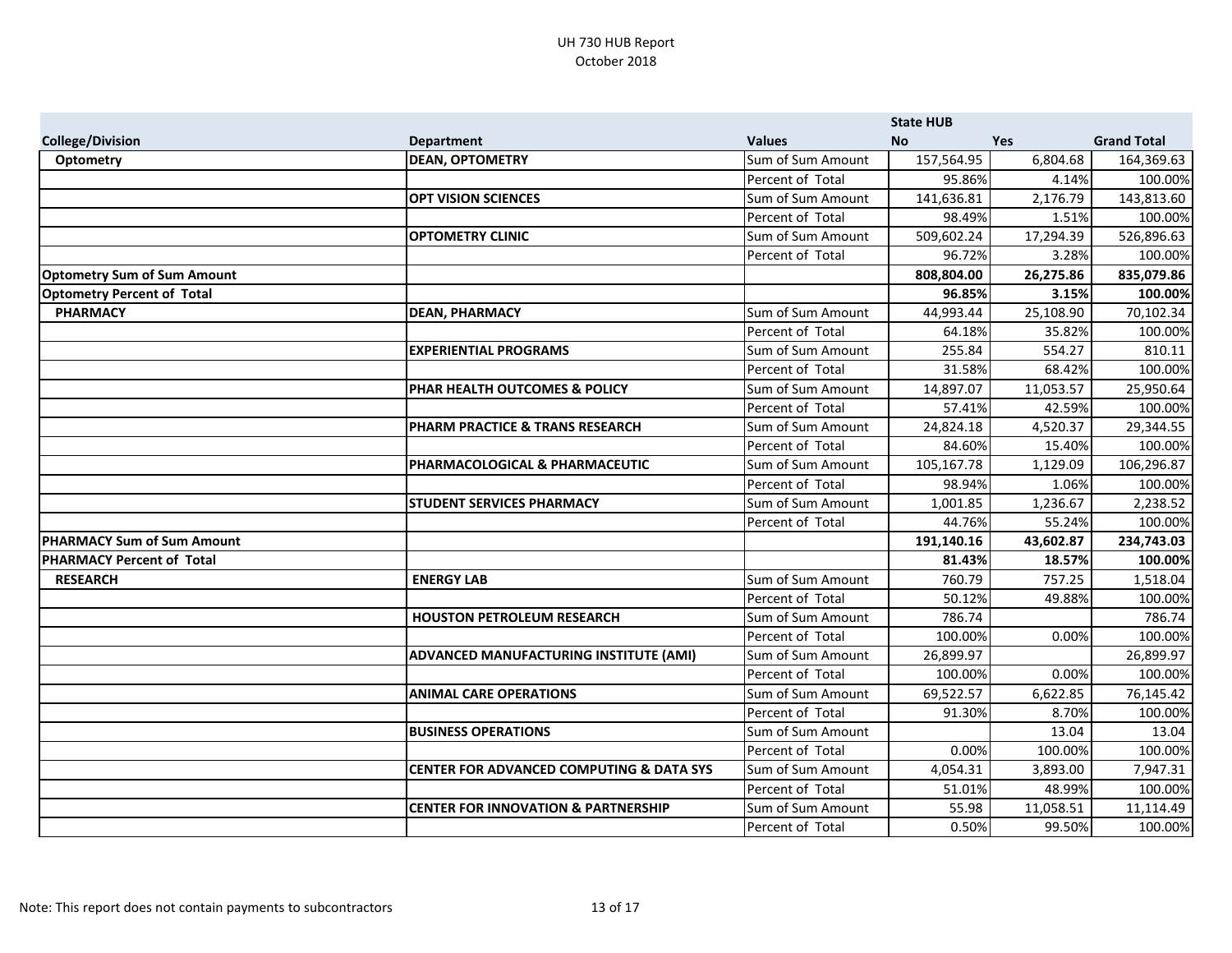|                                   |                                                  |                   | <b>State HUB</b> |            |                    |
|-----------------------------------|--------------------------------------------------|-------------------|------------------|------------|--------------------|
| <b>College/Division</b>           | <b>Department</b>                                | <b>Values</b>     | <b>No</b>        | <b>Yes</b> | <b>Grand Total</b> |
| <b>RESEARCH</b>                   | <b>DOR COMMUNICATIONS</b>                        | Sum of Sum Amount | 69.00            | 81.98      | 150.98             |
|                                   |                                                  | Percent of Total  | 45.70%           | 54.30%     | 100.00%            |
|                                   | <b>ENVIRONMENT HEALTH &amp; LIFE SAFETY</b>      | Sum of Sum Amount | 22,402.06        |            | 22,402.06          |
|                                   |                                                  | Percent of Total  | 100.00%          | 0.00%      | 100.00%            |
|                                   | <b>GRANTS AND CONTRACTS</b>                      | Sum of Sum Amount | 1,015.06         | 4,295.01   | 5,310.07           |
|                                   |                                                  | Percent of Total  | 19.12%           | 80.88%     | 100.00%            |
|                                   | <b>HEALTH RESEARCH INSTITUTE</b>                 | Sum of Sum Amount | 4,612.98         | 70.22      | 4,683.20           |
|                                   |                                                  | Percent of Total  | 98.50%           | 1.50%      | 100.00%            |
|                                   | OFFICE OF INTELLECTUAL PROPERTY MGMT             | Sum of Sum Amount | 179,762.96       |            | 179,762.96         |
|                                   |                                                  | Percent of Total  | 100.00%          | 0.00%      | 100.00%            |
|                                   | <b>RESEARCH</b>                                  | Sum of Sum Amount | 51,525.00        | 18,667.68  | 70,192.68          |
|                                   |                                                  | Percent of Total  | 73.41%           | 26.59%     | 100.00%            |
|                                   | <b>RESEARCH ADMINISTRATION</b>                   | Sum of Sum Amount | 60,602.78        |            | 60,602.78          |
|                                   |                                                  | Percent of Total  | 100.00%          | 0.00%      | 100.00%            |
|                                   | <b>RESEARCH INFORMATION CENTER</b>               | Sum of Sum Amount | 1,766.66         | 1,366.09   | 3,132.75           |
|                                   |                                                  | Percent of Total  | 56.39%           | 43.61%     | 100.00%            |
|                                   | RESEARCH POLICIES/COMPLIANCE/COMMITTEES          | Sum of Sum Amount | 2,383.29         | 6,505.72   | 8,889.01           |
|                                   |                                                  | Percent of Total  | 26.81%           | 73.19%     | 100.00%            |
|                                   | <b>TIMES</b>                                     | Sum of Sum Amount | 29,424.55        | 462.64     | 29,887.19          |
|                                   |                                                  | Percent of Total  | 98.45%           | 1.55%      | 100.00%            |
|                                   | TX CTR SUPERCONDUCTIVITY AT UH                   | Sum of Sum Amount | 23,240.78        | 866.16     | 24,106.94          |
|                                   |                                                  | Percent of Total  | 96.41%           | 3.59%      | 100.00%            |
|                                   | TX OBESITY RESEARCH CENTER                       | Sum of Sum Amount | 7,783.95         |            | 7,783.95           |
|                                   |                                                  | Percent of Total  | 100.00%          | 0.00%      | 100.00%            |
| <b>RESEARCH Sum of Sum Amount</b> |                                                  |                   | 486,669.43       | 54,660.15  | 541,329.58         |
| <b>RESEARCH Percent of Total</b>  |                                                  |                   | 89.90%           | 10.10%     | 100.00%            |
| <b>Student Affairs</b>            | <b>ADMISSIONS</b>                                | Sum of Sum Amount | 10,829.30        | 30,598.17  | 41,427.47          |
|                                   |                                                  | Percent of Total  | 26.14%           | 73.86%     | 100.00%            |
|                                   | <b>CAMPUS RECREATION</b>                         | Sum of Sum Amount | 47,778.97        | 1,137.02   | 48,915.99          |
|                                   |                                                  | Percent of Total  | 97.68%           | 2.32%      | 100.00%            |
|                                   | <b>CAMPUS SOLUTIONS SERVICES</b>                 | Sum of Sum Amount | 20,940.44        | 95,643.25  | 116,583.69         |
|                                   |                                                  | Percent of Total  | 17.96%           | 82.04%     | 100.00%            |
|                                   | <b>CENTER FOR DIVERSITY &amp; INCLUSION</b>      | Sum of Sum Amount | 3,202.06         | 383.50     | 3,585.56           |
|                                   |                                                  | Percent of Total  | 89.30%           | 10.70%     | 100.00%            |
|                                   | <b>CENTER FOR FRATERNITY &amp; SORORITY LIFE</b> | Sum of Sum Amount | 79.35            | 31.22      | 110.57             |
|                                   |                                                  | Percent of Total  | 71.76%           | 28.24%     | 100.00%            |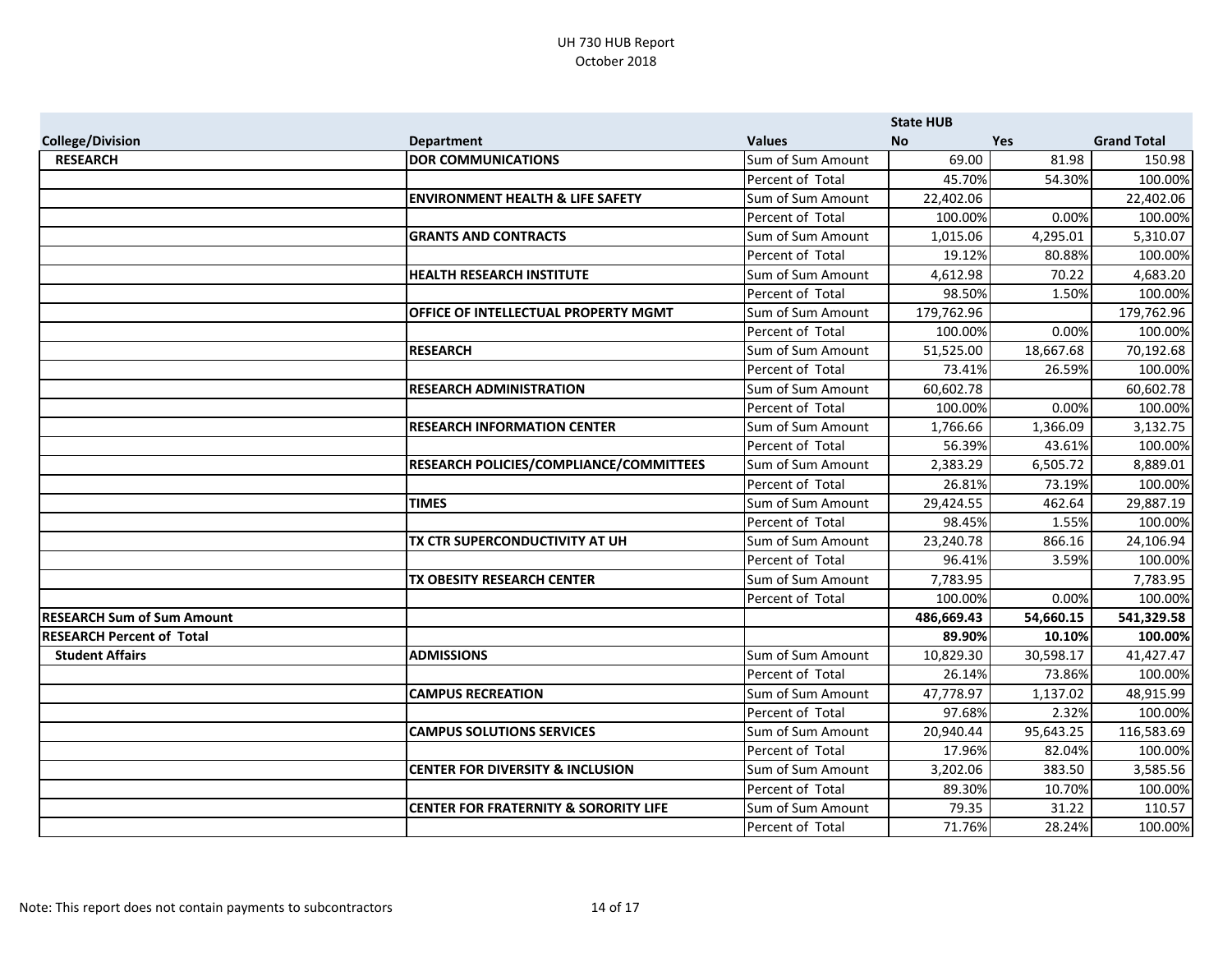|                         |                                           |                   | <b>State HUB</b> |            |                    |
|-------------------------|-------------------------------------------|-------------------|------------------|------------|--------------------|
| <b>College/Division</b> | <b>Department</b>                         | <b>Values</b>     | <b>No</b>        | <b>Yes</b> | <b>Grand Total</b> |
| <b>Student Affairs</b>  | <b>CENTER FOR STUDENT INVOLVEMENT</b>     | Sum of Sum Amount | 3,380.87         | 663.73     | 4,044.60           |
|                         |                                           | Percent of Total  | 83.59%           | 16.41%     | 100.00%            |
|                         | <b>CENTER FOR STUDENT MEDIA</b>           | Sum of Sum Amount | 26,033.17        |            | 26,033.17          |
|                         |                                           | Percent of Total  | 100.00%          | 0.00%      | 100.00%            |
|                         | <b>CENTER FOR STUDENTS W/DISABILITIES</b> | Sum of Sum Amount | 65,123.12        | 30,987.17  | 96,110.29          |
|                         |                                           | Percent of Total  | 67.76%           | 32.24%     | 100.00%            |
|                         | <b>CHILDREN'S LEARNING CENTER</b>         | Sum of Sum Amount | 10,380.97        | 1,179.59   | 11,560.56          |
|                         |                                           | Percent of Total  | 89.80%           | 10.20%     | 100.00%            |
|                         | <b>COUGARS IN RECOVERY</b>                | Sum of Sum Amount | 1,122.38         | 279.42     | 1,401.80           |
|                         |                                           | Percent of Total  | 80.07%           | 19.93%     | 100.00%            |
|                         | <b>COUNSELING AND PSYCH SVCS</b>          | Sum of Sum Amount | 2,409.60         | 21,398.51  | 23,808.11          |
|                         |                                           | Percent of Total  | 10.12%           | 89.88%     | 100.00%            |
|                         | <b>DEAN OF STUDENTS</b>                   | Sum of Sum Amount | 378.81           | 413.35     | 792.16             |
|                         |                                           | Percent of Total  | 47.82%           | 52.18%     | 100.00%            |
|                         | <b>ENROLLMENT MANAGEMENT SERVICES</b>     | Sum of Sum Amount | 34,449.11        | 1,570.68   | 36,019.79          |
|                         |                                           | Percent of Total  | 95.64%           | 4.36%      | 100.00%            |
|                         | <b>LGBTQ RESOURCE CENTER</b>              | Sum of Sum Amount | 35.93            | 74.84      | 110.77             |
|                         |                                           | Percent of Total  | 32.44%           | 67.56%     | 100.00%            |
|                         | OFFICE OF THE UNIVERSITY REGISTRAR        | Sum of Sum Amount | 48,996.02        | 466.21     | 49,462.23          |
|                         |                                           | Percent of Total  | 99.06%           | 0.94%      | 100.00%            |
|                         | <b>RELIGION CENTER</b>                    | Sum of Sum Amount | 47.56            |            | 47.56              |
|                         |                                           | Percent of Total  | 100.00%          | 0.00%      | 100.00%            |
|                         | <b>SCHOLARSHIPS AND FINANCIAL AID</b>     | Sum of Sum Amount | 56,517.99        | 775.67     | 57,293.66          |
|                         |                                           | Percent of Total  | 98.65%           | 1.35%      | 100.00%            |
|                         | <b>STU COMMUNICATION &amp; MARKETING</b>  | Sum of Sum Amount | 158.00           |            | 158.00             |
|                         |                                           | Percent of Total  | 100.00%          | 0.00%      | 100.00%            |
|                         | <b>STUDENT AFFAIRS</b>                    | Sum of Sum Amount | 8,938.75         | 1,049.04   | 9,987.79           |
|                         |                                           | Percent of Total  | 89.50%           | 10.50%     | 100.00%            |
|                         | <b>STUDENT AFFAIRS BUSINESS SERVICES</b>  | Sum of Sum Amount | 783.79           | 8,084.83   | 8,868.62           |
|                         |                                           | Percent of Total  | 8.84%            | 91.16%     | 100.00%            |
|                         | <b>STUDENT AFFAIRS IT SERVICES</b>        | Sum of Sum Amount | 45.98            |            | 45.98              |
|                         |                                           | Percent of Total  | 100.00%          | 0.00%      | 100.00%            |
|                         | <b>STUDENT CENTER</b>                     | Sum of Sum Amount | 14,764.69        | 2,494.33   | 17,259.02          |
|                         |                                           | Percent of Total  | 85.55%           | 14.45%     | 100.00%            |
|                         | <b>STUDENT HEALTH CENTER</b>              | Sum of Sum Amount | 20,428.07        | 32,759.76  | 53,187.83          |
|                         |                                           | Percent of Total  | 38.41%           | 61.59%     | 100.00%            |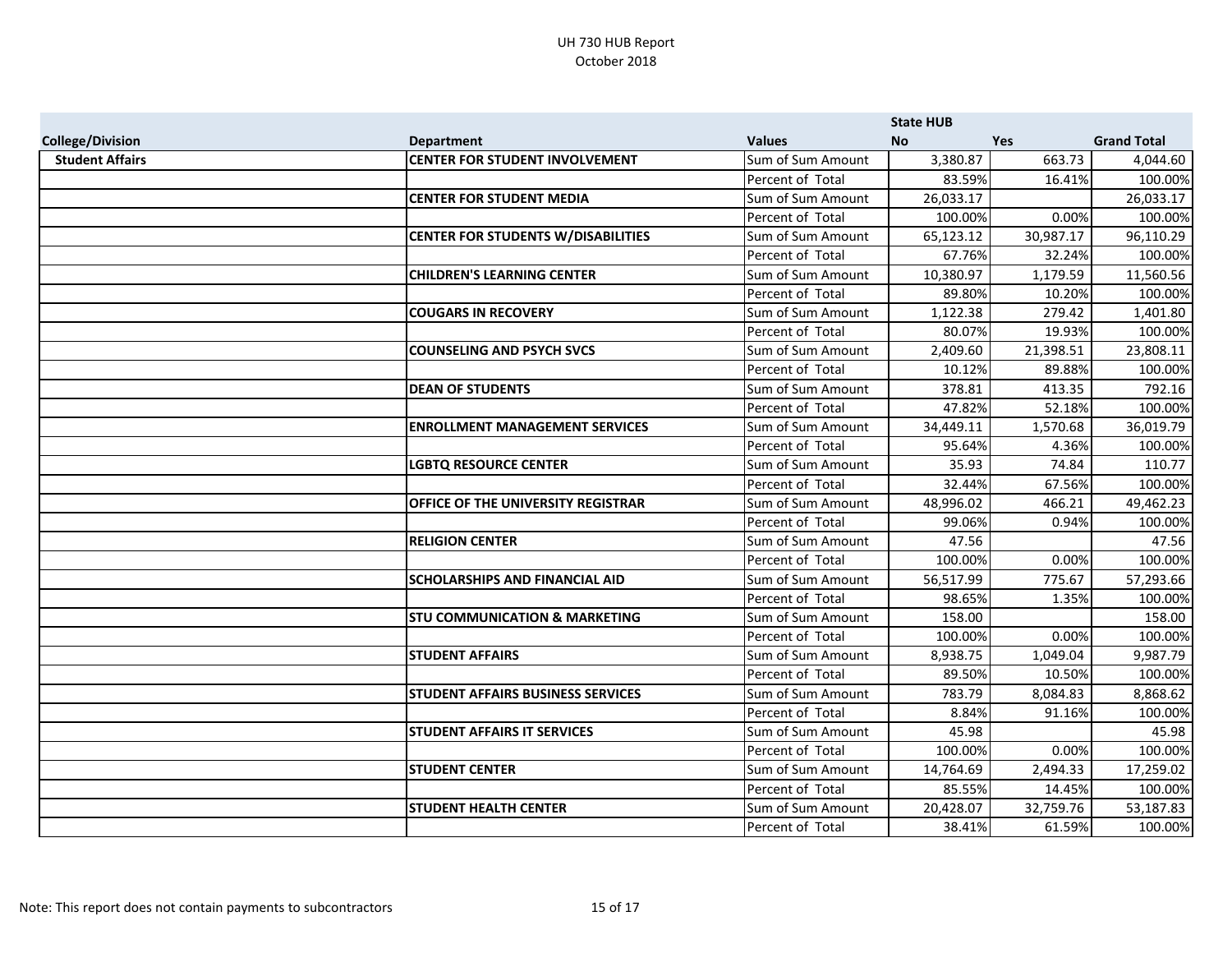|                                          |                                                 |                   | <b>State HUB</b> |            |                    |
|------------------------------------------|-------------------------------------------------|-------------------|------------------|------------|--------------------|
| <b>College/Division</b>                  | <b>Department</b>                               | <b>Values</b>     | <b>No</b>        | <b>Yes</b> | <b>Grand Total</b> |
| <b>Student Affairs</b>                   | <b>STUDENT HOUSING - RESID LIFE</b>             | Sum of Sum Amount | 70,419.89        | 5,511.59   | 75,931.48          |
|                                          |                                                 | Percent of Total  | 92.74%           | 7.26%      | 100.00%            |
|                                          | <b>UNIVERSITY CAREER SERVICES</b>               | Sum of Sum Amount | 16,409.11        | 3,438.96   | 19,848.07          |
|                                          |                                                 | Percent of Total  | 82.67%           | 17.33%     | 100.00%            |
|                                          | URBAN EXPERIENCE VPSA                           | Sum of Sum Amount | 252.90           | 381.65     | 634.55             |
|                                          |                                                 | Percent of Total  | 39.86%           | 60.14%     | 100.00%            |
|                                          | <b>VETERAN SERVICES</b>                         | Sum of Sum Amount | 66.45            | 269.76     | 336.21             |
|                                          |                                                 | Percent of Total  | 19.76%           | 80.24%     | 100.00%            |
|                                          | <b>WELLNESS CENTER</b>                          | Sum of Sum Amount | 1,120.02         | 357.74     | 1,477.76           |
|                                          |                                                 | Percent of Total  | 75.79%           | 24.21%     | 100.00%            |
|                                          | <b>WOMEN &amp; GENDER RESOURCE CENTER</b>       | Sum of Sum Amount | 62.83            | 581.26     | 644.09             |
|                                          |                                                 | Percent of Total  | 9.75%            | 90.25%     | 100.00%            |
| <b>Student Affairs Sum of Sum Amount</b> |                                                 |                   | 465,156.13       | 240,531.25 | 705,687.38         |
| <b>Student Affairs Percent of Total</b>  |                                                 |                   | 65.92%           | 34.08%     | 100.00%            |
| <b>TECHNOLOGY</b>                        | <b>CENTER FOR LIFE SCIENCES TECH</b>            | Sum of Sum Amount | 3,190.00         |            | 3,190.00           |
|                                          |                                                 | Percent of Total  | 100.00%          | 0.00%      | 100.00%            |
|                                          | <b>CONSTRUCTION MANAGEMENT</b>                  | Sum of Sum Amount | 4,847.16         | 4,814.47   | 9,661.63           |
|                                          |                                                 | Percent of Total  | 50.17%           | 49.83%     | 100.00%            |
|                                          | CTR FOR INFO SCRTY, RES & EDU                   | Sum of Sum Amount |                  | 281.90     | 281.90             |
|                                          |                                                 | Percent of Total  | 0.00%            | 100.00%    | 100.00%            |
|                                          | <b>DEAN, TECHNOLOGY</b>                         | Sum of Sum Amount | 40,624.21        | 25,427.19  | 66,051.40          |
|                                          |                                                 | Percent of Total  | 61.50%           | 38.50%     | 100.00%            |
|                                          | <b>ENGINEERING TECHNOLOGY</b>                   | Sum of Sum Amount | 108,286.57       | 2,643.13   | 110,929.70         |
|                                          |                                                 | Percent of Total  | 97.62%           | 2.38%      | 100.00%            |
|                                          | HUMAN DEVELOP AND CONSUMER SCI                  | Sum of Sum Amount | 1,857.36         | 127.63     | 1,984.99           |
|                                          |                                                 | Percent of Total  | 93.57%           | 6.43%      | 100.00%            |
|                                          | <b>INFORMATION &amp; LOGISTICS TECH</b>         | Sum of Sum Amount | 36,552.68        | 103.95     | 36,656.63          |
|                                          |                                                 | Percent of Total  | 99.72%           | 0.28%      | 100.00%            |
| <b>TECHNOLOGY Sum of Sum Amount</b>      |                                                 |                   | 195,357.98       | 33,398.27  | 228,756.25         |
| <b>TECHNOLOGY Percent of Total</b>       |                                                 |                   | 85.40%           | 14.60%     | 100.00%            |
| UNIV MARKETING, COMM & MEDIA REL         | <b>MARKETING-UNIV MKT, COMM &amp; MEDIA REL</b> | Sum of Sum Amount | 73,860.88        |            | 73,860.88          |
|                                          |                                                 | Percent of Total  | 100.00%          | 0.00%      | 100.00%            |
|                                          | <b>MEDIA RELATIONS</b>                          | Sum of Sum Amount | 47,601.19        |            | 47,601.19          |
|                                          |                                                 | Percent of Total  | 100.00%          | 0.00%      | 100.00%            |
|                                          | VC/VP UNIV MKTG, COMM & MEDIA REL               | Sum of Sum Amount | 3,099.27         | 696.80     | 3,796.07           |
|                                          |                                                 | Percent of Total  | 81.64%           | 18.36%     | 100.00%            |